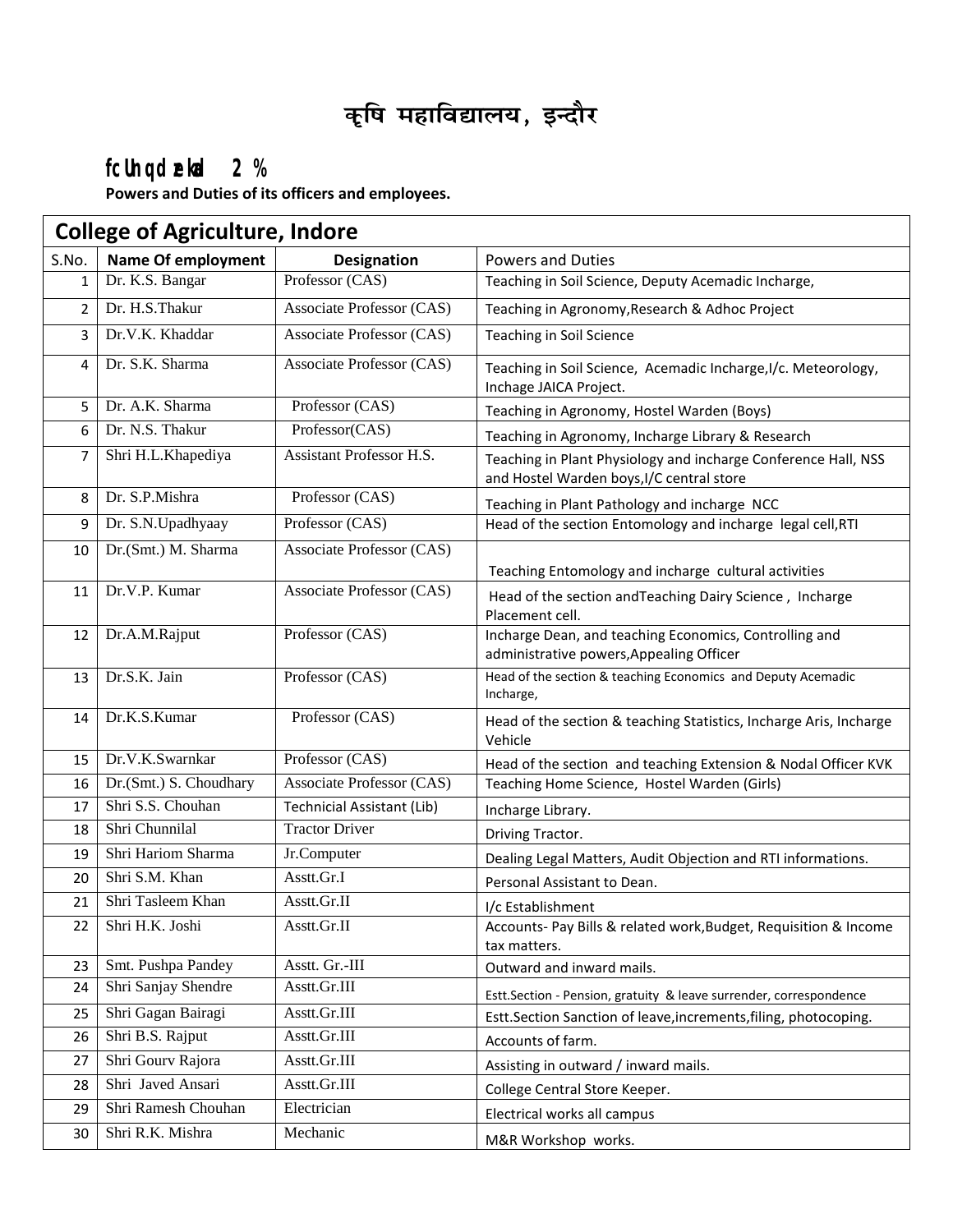| 31 | Shri M.R.Patidar    | Lab.Tech.      | Dealing Academic Matters.             |  |
|----|---------------------|----------------|---------------------------------------|--|
| 32 | Shri P.C. Mehra     | Lab. Tech      | Lab work.                             |  |
| 33 | Shri A.K. Goyal     | Lab. Tech      | Lab work.                             |  |
| 34 | Shri S.L.Choudhary  | Lab. Tech      | Lab work.                             |  |
| 35 | Smt.Asha Sharma     | Lab. Tech      | Lab work.                             |  |
| 36 | Shri Y.K.Bhuarya    | Lab. Tech      | Dealing Academic Matters.             |  |
| 37 | Shri S.K. Goyal     | Lab Tech.      | Dealing Student funds work.           |  |
| 38 | Shri Vishwas Sitoke | Lab. Tech      | field work, sell of milk cupons.      |  |
| 39 | Shri R.K. Bele      | Lab. Tech      | ARIS Cell & EPF related work.         |  |
| 40 | Shri Kishan Sindhi  | Peon           | Peon work                             |  |
| 41 | Shri B.D.Chourey    | Peon           | Peon and assisting sports activities. |  |
| 42 | Shri Kishore Kumar  | Peon           | Peon work.                            |  |
| 43 | Shri A.S.Chouhan    | Peon/Messenger | Peon and messanger work.              |  |
| 44 | Shri Ramu Patel     | Field Attd.    | Attending fields work.                |  |

# Re Research Station N.P.

| S.No. | <b>Name Of employment</b> | <b>Designation</b>        | <b>Powers and Duties</b>          |  |
|-------|---------------------------|---------------------------|-----------------------------------|--|
|       | Dr. N.K.Gupta             | Sr. Scientsist (CAS)      | H.S.Hort., Teaching & Research    |  |
|       | Dr. Shivaji Yadav         | Sr. Scientsist (CAS)      | Research Agronomy                 |  |
| 3     | Dr. R.K. Jaiswal          | Sr. Scientist (CAS)       | Teaching Hort., I/c M&R, Research |  |
| 4     | Smt. J. Motwani           | Junior Computer           | Dealing Academic Examination      |  |
| 5     | Smt. Monika Sharga        | <b>Assistnat Grade-II</b> | DARP Project Estt. All            |  |
| 6     | Shri A.K. Potdar          | <b>Assistnat Grade-II</b> | Dealing Academic Matters.         |  |
|       | Shri WaZid Khan           | <b>Assistnat Grade-II</b> | field Works (Hort.Deptt.)         |  |
| 8     | Smt. Meena Bhoyar         | field Extension officer   | Accounts-                         |  |
| 9     | Smt.Richa Singh           | <b>Assistnat Grade-II</b> | Dealing Student funds work.       |  |
| 10    | Shri S.L.Choudhary        | Peon                      | Peon                              |  |

## College of Agriculture, Indore

C-1 (49) IERP (State Plan)

| S.No. | <b>Name Of employment</b> | <b>Designation</b>       | <b>Powers and Duties</b>                    |
|-------|---------------------------|--------------------------|---------------------------------------------|
|       | Dr. R.K.Choudhary         | Senior Scientist (CAS)   | D.D.O. & Research work                      |
|       | Smt. Deeksha              | Scientist<br>(Hort.)     |                                             |
| ำ     | Tembhre                   |                          | Teaching, Research & I/c Hi-Tech Poly house |
|       |                           | CAS Assoc. Prof. (Hort.) |                                             |
| 3     | Dr. K.P. Asati            | (CAS)                    | Teaching, Research & I/c Nursery            |
| 4     | Shri U.K. Deshmankar      | Assistnat Grade-I        | Dealing Accounts work-                      |
|       | Smt. R.K. Mahobiya        | Assistnat Grade-I        | Library                                     |
| 6     | Shri U.S. Lalge           | Assistnat Grade-I        | Account & Estt.work SAS Project             |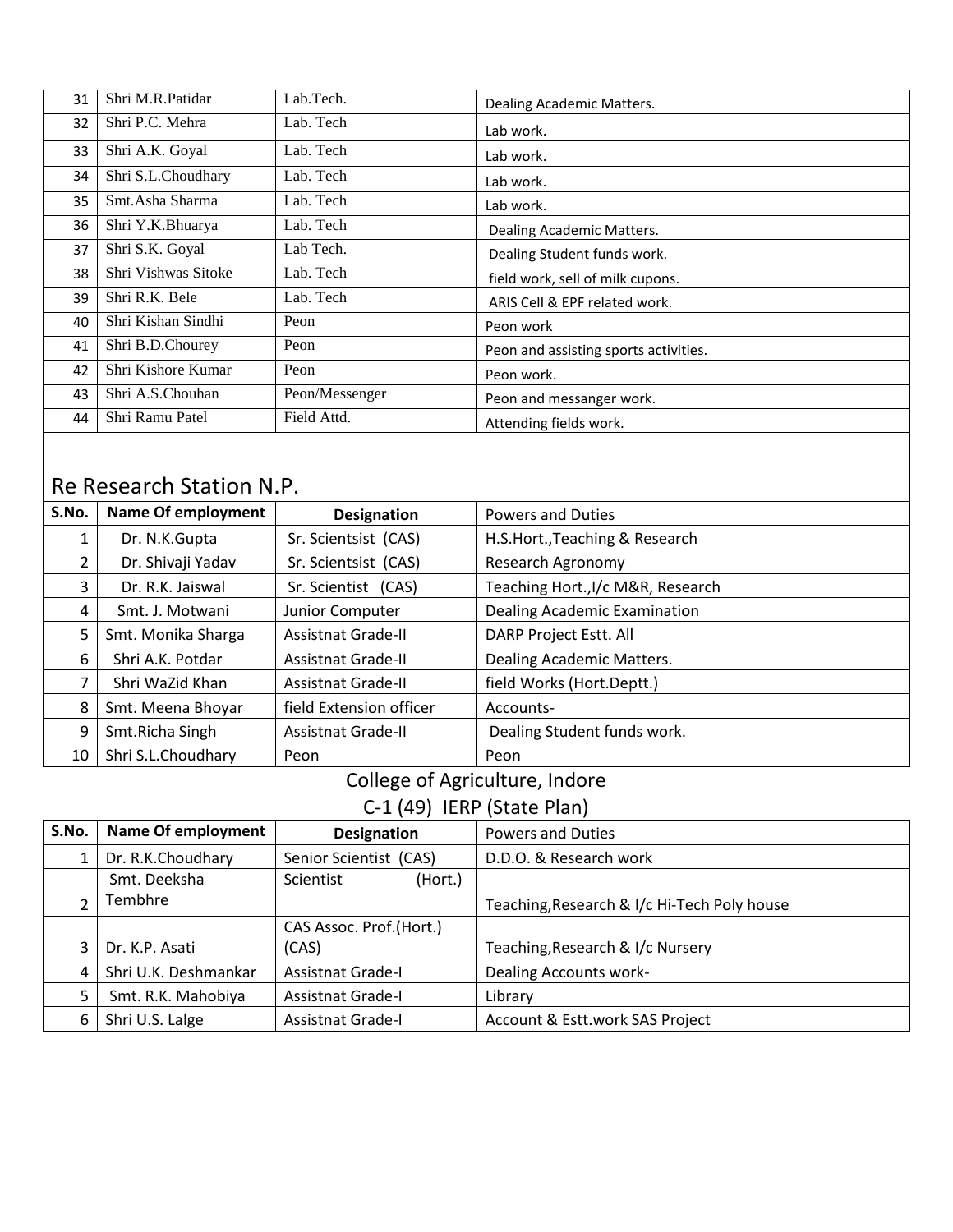|       | College of Agriculture, Indore<br>$C-1$ (2) Agril.Res.Lab. & Instt. N.P.    |                                         |  |  |  |
|-------|-----------------------------------------------------------------------------|-----------------------------------------|--|--|--|
| S.No. | <b>Name Of employment</b><br><b>Powers and Duties</b><br><b>Designation</b> |                                         |  |  |  |
|       |                                                                             | Principal<br>Scientist                  |  |  |  |
|       | (CAS)<br>H.S.Plant Pathology, Teaching & Research<br>Dr. A Krishna          |                                         |  |  |  |
|       | Shri Kaushal Prasad                                                         | Peon work (Soil Science Deptt.)<br>Peon |  |  |  |
|       |                                                                             |                                         |  |  |  |

#### College of Agriculture, Indore C-2 Res. (ICAR)-17 IFSR

| S.No. | Name Of employment | <b>Designation</b>              | <b>Powers and Duties</b>          |  |
|-------|--------------------|---------------------------------|-----------------------------------|--|
|       | Dr. S.K. Chodhary  | CAS Professor (CAS)             | I/c IFSR, Teaching, Research work |  |
|       | Shri N.K. Sinha    | Technical Asstt. (T-6)          | <b>IFSR Research work</b>         |  |
|       | Shri R.K. Tamere   | <b>Field Extenstion Officer</b> | Attending fields work-IFSR        |  |
| 4     | Shri L.K. Pandey   | <b>Field Extenstion Officer</b> | Attending fields work.            |  |
|       | Shri N.K. Bangre   | <b>Assistnat Grade-III</b>      | Dealing Accounts work- College    |  |

## College of Agriculture, Indore AICRP -New Chickpea

| S.No. | Name Of employment    | <b>Designation</b>     | <b>Powers and Duties</b>                   |  |  |
|-------|-----------------------|------------------------|--------------------------------------------|--|--|
|       | Dr. (Smt.)I.Swaroop   | Senior Scientist (CAS) | I/c New Chickpea, Teaching & Research work |  |  |
|       | $\vert$ Dr.R.K. Singh | Scientist              | Teaching, Research & I/c Jica Project      |  |  |
|       |                       |                        |                                            |  |  |

|                                             | College of Agriculture, Indore |                                |                               |  |  |
|---------------------------------------------|--------------------------------|--------------------------------|-------------------------------|--|--|
|                                             |                                | Regional Research Station N.P. |                               |  |  |
| S.No.                                       | <b>Name Of employment</b>      | <b>Designation</b>             | <b>Powers and Duties</b>      |  |  |
| $\mathbf{1}$                                | Shri Anar Singh                | Time Scale Labour              | Farm-Field Work               |  |  |
| $\overline{2}$                              | Shri Babu Khan                 | Time Scale Labour              | Absent                        |  |  |
| 3                                           | Shri Ishwarda                  | Time Scale Labour              | Farm-Field Work               |  |  |
| 4                                           | <b>Shir Mangilal</b>           | Time Scale Labour              | Nersury - Field Work          |  |  |
| 5                                           | Shri Mannulal                  | Time Scale Labour              | Hortculture-Field Work        |  |  |
| 6                                           | Shri Maniram                   | Time Scale Labour              | Farm-Field Work               |  |  |
| 7                                           | Shri Ramlal                    | Time Scale Labour              | Hostel-Field Work             |  |  |
| 8                                           | ShriShyamu Singh               | Time Scale Labour              | Hostel-Field Work             |  |  |
| Shir Vishnu Patel<br>Time Scale Labour<br>9 |                                |                                | college-Field Work            |  |  |
| 10                                          | Shir G.P. Mishra               | Time Scale Labour              | Work section-Field Work       |  |  |
| 11                                          | ShriS.K. Vishwakarma           | <b>Time Scale Labour</b>       | <b>Guest House-Field Work</b> |  |  |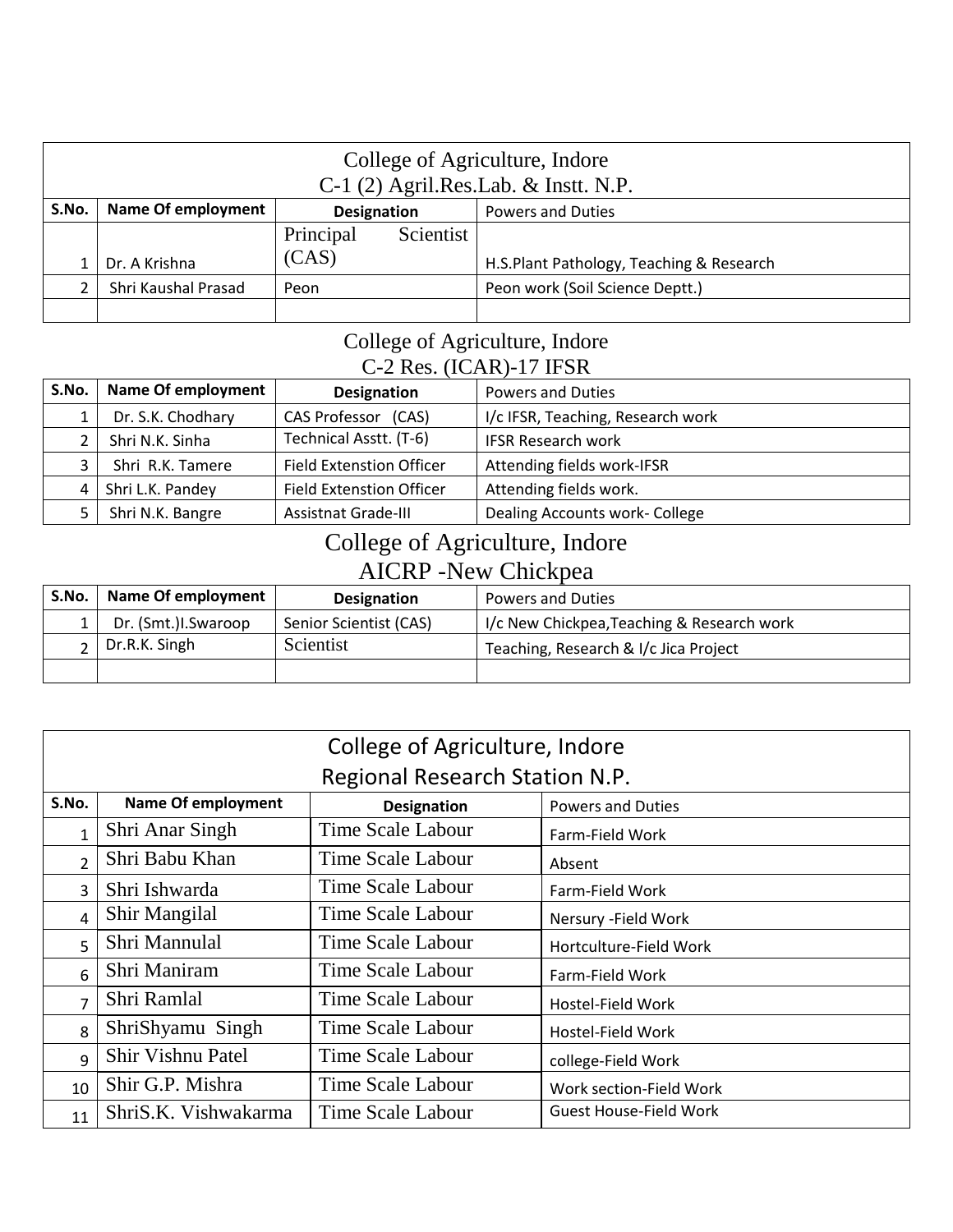| S.             | <b>Name of Employee</b>                     | <b>Designation</b>         | <b>Powers</b>  | <b>Duties</b>                 |
|----------------|---------------------------------------------|----------------------------|----------------|-------------------------------|
| No.            |                                             |                            |                |                               |
| $\mathbf{1}$   | Dr. U. R. Khandkar                          | Soil Chemist & OIC         | Financial and  | Research, Teaching and        |
|                |                                             |                            | Administrative | Extension                     |
| $\overline{2}$ | Er. R. K. Sharma                            | Drainage Engineer          |                | Research, Teaching and        |
|                |                                             |                            |                | Extension                     |
| 3              | Sh. B. B. Parmar                            | Jr. Soil Survey Officer    |                | <b>Research and Extension</b> |
| 4              | Dr. (Mrs) S.P.K.Unni                        | Jr. Soil Physicist         |                | <b>Attached in Teaching</b>   |
| 5              | Vacant                                      | Jr. Soil Chemist           |                |                               |
| 6              | Dr. S.C.Tiwari                              | <b>Technical Assistant</b> |                | Assistance in Research,       |
|                |                                             |                            |                | Teaching and Extension        |
| 7              | Sh. N.S.Tomar                               | <b>FEO</b>                 |                | Management of field           |
|                |                                             |                            |                | activities                    |
| 8              | Sh. A. K. Vijayvargiya Upper Division Clerk |                            |                | Establishment and             |
|                |                                             |                            |                | accounts                      |
| 9              | Ms. R. Ansari                               | Lab. Technician            |                | Analysis of Soil and Water    |
|                |                                             |                            |                | Samples                       |
| 10             | Sh. T. L. Dhamne                            | Field Asstt.               |                | Attached to CoA, Indore       |
|                |                                             |                            |                | Farm                          |
| 11             | Sh. S.R.Hirve                               | <b>Tractor Driver</b>      |                | Field operations by tractor   |
| 12             | Sh. Dinesh Mandloi                          | Jeep Driver                |                | Driving of vehicle            |
| 13             | Sh. D. S. Baghel                            | Lab. Attendant             |                | Maintenance of lab            |
| 14             | Vacant                                      | Messenger                  |                |                               |

# **Present Staff Position Cotton Project:**

| <b>SN</b>      | Name of the staff | <b>Designation</b>         | <b>Discipline</b>     |
|----------------|-------------------|----------------------------|-----------------------|
| $\mathbf{1}$   | Sh. R.S.S. Tomar  | <b>Senior Scientist</b>    | Agronomy              |
| $\overline{2}$ | Dr. Sunil Holkar  | <b>Technical Assistant</b> | <b>Plant Breeding</b> |
| 3              | Sh. A.L. Kushwaha | <b>Technical Assistant</b> | Agronomy              |
| $\overline{4}$ | Sh.D.K. Sharma*   | Asstt.Gr.I (Atteched)      | Office                |
| 5              | Sh. S.D. Batham   | Peon                       | <b>Cotton Project</b> |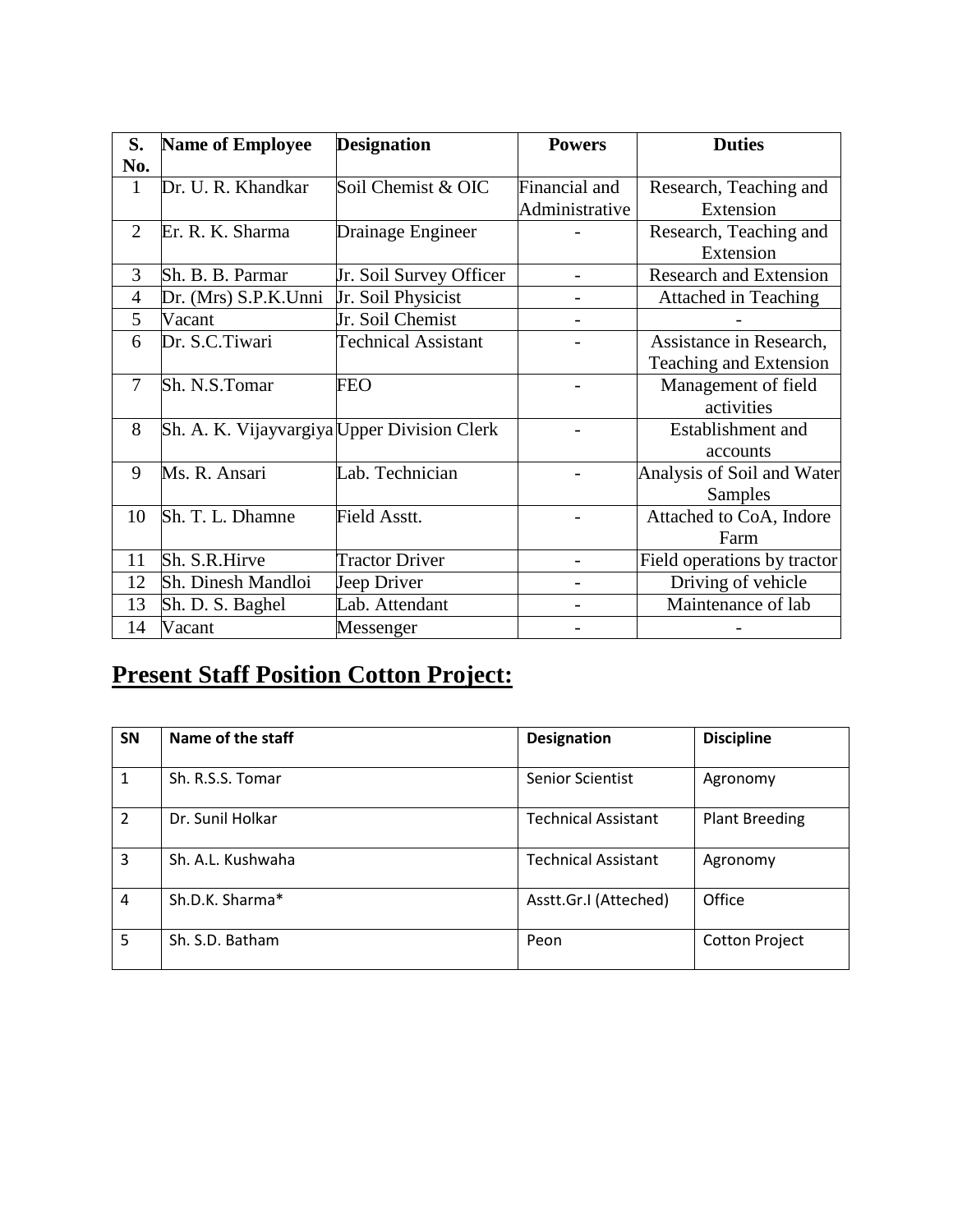

fcUnw deka% 4 & सन्नियकों का निर्धारण कृत्यों के निर्वहन के लिये

कार्यालय द्वारा समय सीमा में कार्य निपटाने, की जानकारी

| क. | कार्य / गतिविधि / योजना  | कार्यकारी अधिकारी           | निपटारे की। | समय सीमा में निवर्तन न होने   |
|----|--------------------------|-----------------------------|-------------|-------------------------------|
|    | नाम                      |                             | समय         | की स्थिति में शिकायत किसे     |
|    |                          |                             | —सीमा       | की जावे                       |
|    | स्थानीय स्तर पर काये     | $MkW, -, e-jk\overline{ir}$ | 30 दिन      | अपीलीय अधिकारी                |
|    | के निपटारे हेतू          | अधिष्ठाता                   |             | अधिष्ठाता कृषि संकाय          |
|    |                          | लोक सूचना अधिकारी           |             | रा.वि.सि.कृ.विश्वविद्यालय,    |
|    |                          |                             |             | ग्वालियर                      |
|    |                          | MkW, I., $u$ -mik/; k;      |             |                               |
|    |                          | प्राध्यापक                  |             |                               |
|    |                          | सहायक लोक सूचना             |             |                               |
|    |                          | अधिकारी                     |             |                               |
| 2. | के<br>वि.वि.स्तर पर काये | विश्व विद्यालय प्रशासन      | 30 दिन      | कुलपति                        |
|    | निपटारे हेतु             |                             |             | रा.वि.सि.कृषि विश्व विद्यालय, |
|    |                          |                             |             | ग्वालियर                      |

**fcUnq dzekad &4 ¼c½ % fujad**

**fcUnq dzekad &4 ¼l½ % fujad**

p; u ifdt; k : राजमाता विजयाराजे सिंधिया कृषि विश्वविद्यालय, ग्वालियर प्रशासन द्वारा की जाती है।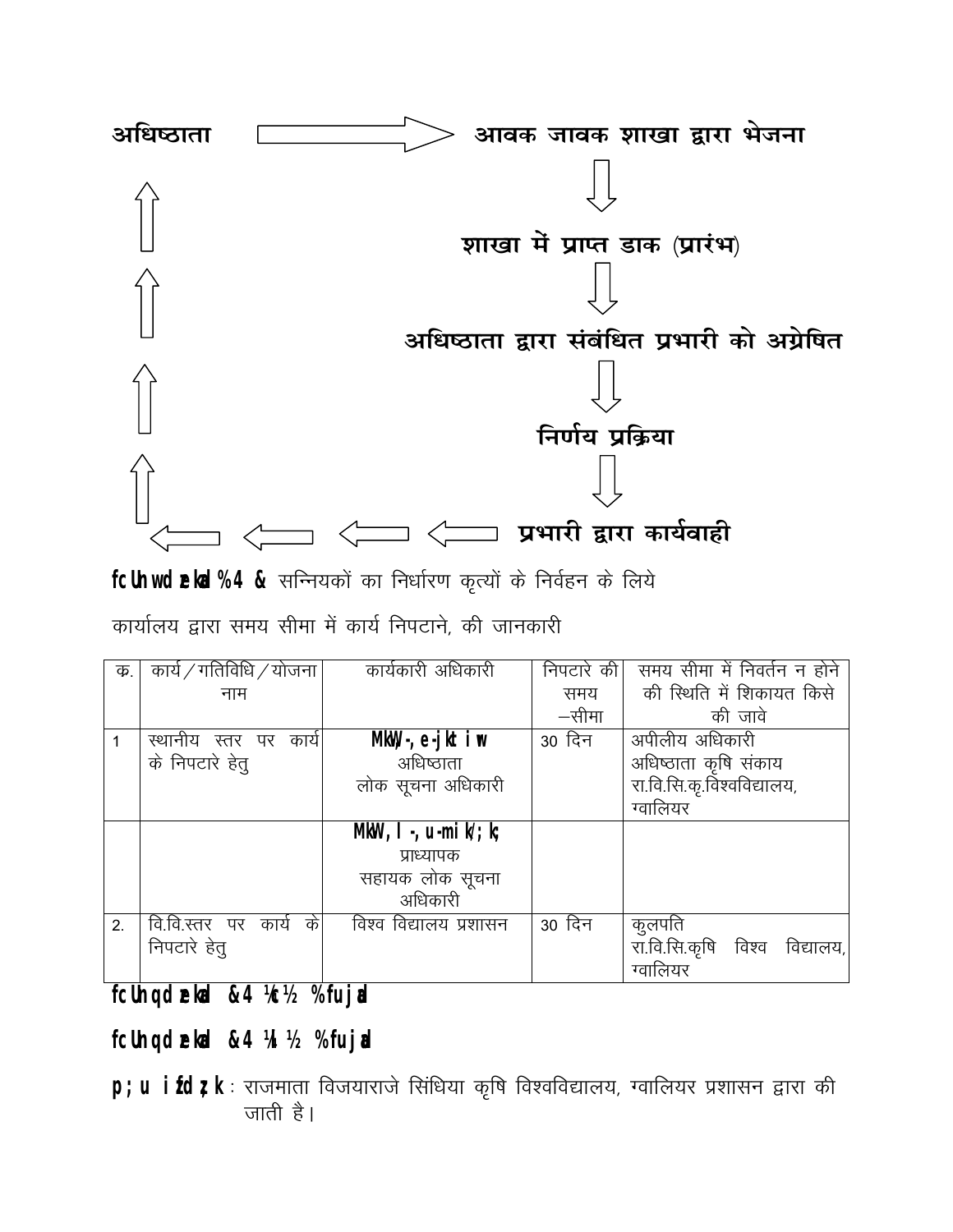## fcUnq dekka &5 नियमन, निर्देष और रिकार्ड अभिनिर्धारित या नियंत्रण में या उसके कर्मचारियों

द्वारा कृत्यों के निर्वहन के लिए इस्तेमाल होने के लिये :

#### **vf/kfu;e %&**

राजमाता विजयाराजे सिंधिया कृषि विश्वविद्यालय अधिनियम, 2009 राजमाता विजयाराजे सिंधिया कृषि विश्वविद्यालय अधिनियम, 2014 नियम $:$ 

मूलभूत नियम

म.प्र.सिविल सेवा आचरण नियम 1965

म.प्र. सिविल सेवा पेंशन नियम 76

<u>म.प्र.सिविल सेवा नवीन परिभाषित पेंशन नियम 2005</u>

म.प्र. सिविल सेवा अवकाश नियम 77

म.प्र. वित्त संहिता भाग एक एवं दो

म.प्र. कोषालय संहिता भाग एक एवं दो

म.प्र. शासकीय कर्मचारी सामान्य भविष्य निधि नियम

म.प्र.यात्रा भत्ता नियम

म.प्र. चिकित्सा प्रतिपूर्ति नियम

म प्र $i$ संडार नियम

म.प्र. लोक सूचना अधिकार नियम 2005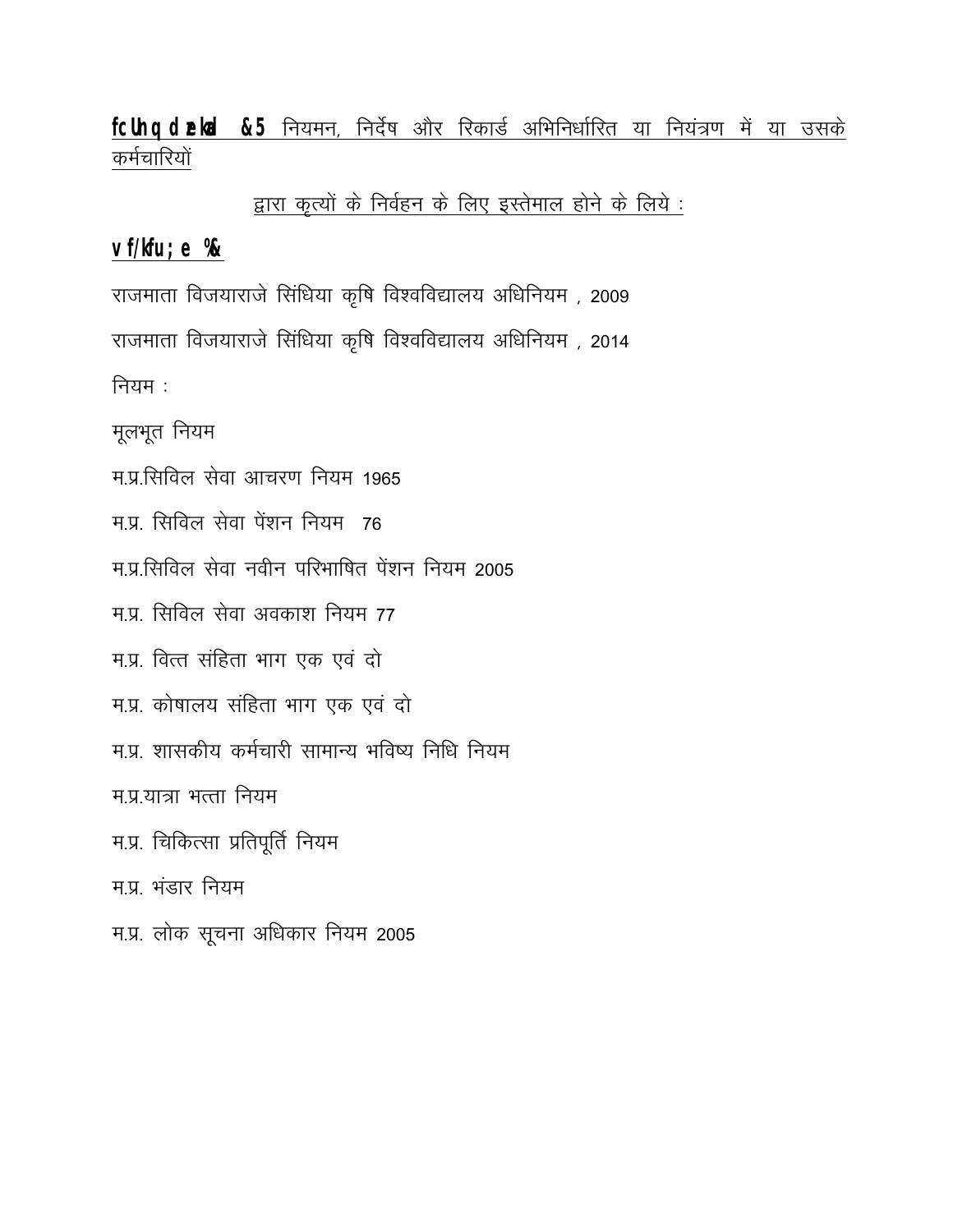# fcUnq dekd &6: कार्यालय में उपलब्ध अभिलेखों का विवरण

| क.                      | अभिलेख का नाम                             | अभिलेख   | का अभिलेख की पृकृति अभिलेख की अवधि  |                         |
|-------------------------|-------------------------------------------|----------|-------------------------------------|-------------------------|
|                         |                                           | प्रकार   | एवं संधारण का                       |                         |
|                         |                                           |          | स्थान                               |                         |
| $\overline{1}$          | कार्यालयीन कर्मचारियों के अर्जितनस्ती     |          | स्थाापना                            | $\overline{qq}$ 2014-15 |
|                         | अवकाश स्वीकृति                            |          |                                     |                         |
| $\overline{2}$          | कर्मचारियों<br>समस्त                      | के नस्ती | स्थाापना                            | वर्ष 2014–15            |
|                         | वेतनवृद्धि / दक्षतावरोध  स्वीकृति         |          |                                     |                         |
| $\overline{3}$          | सेवा अभिलेख एवं व्यक्तिगत अभिलेख के नस्ती |          | स्थाापना                            | वर्ष 2014–15            |
|                         | संबंध में पत्राचार                        |          |                                     |                         |
| $\overline{4}$          | परिपत्र                                   | नरती     | स्थाापना                            | वर्ष 2014–15            |
| 5                       | कार्यभार प्रतिवेदन                        | नस्ती    | स्थाापना                            | वर्ष 2014–15            |
| $6\phantom{a}$          | पेंशन संबंधी परिपत्र                      | नस्ती    | स्थाापना                            | वर्ष 2014–15            |
| $\overline{7}$          | समस्त कर्मचारियों के स्थानांतर बाबद       | नस्ती    | स्थाापना                            | वर्ष 2014–15            |
| 8                       | अवकाश संबंधी परिपत्र                      | नस्ती    | स्थाापना                            | वर्ष 2014–15            |
| 9                       | लोकसभा / विधानसभा एवं अन्य चुनाव          | नरती     | स्थाापना                            | वर्ष 2014-15            |
|                         | बाबद् पत्राचार                            |          |                                     |                         |
| 10                      | कार्यालयीन कार्य विभाजन                   | नस्ती    | स्थाापना                            | वर्ष 2014–15            |
| 11                      | सीनिय एवं सामान्य अवकाश                   | नरती     | स्थाापना                            | वर्षे 2014–15           |
| 12                      | आदेश संबंधी                               | नस्ती    | स्थाापना                            | वर्ष 2014-15            |
| 13                      | कर्मचारियों के गोपनिय पत्राचार संबंधी     | नस्ती    | स्थाापना                            | वर्ष 2014–15            |
| 14                      | समस्त श्रेणी के रिक्त पदों की जानकारी     | नस्ती    | स्थाापना                            | वर्ष 2014–15            |
| 15                      | सेवा पुरितकाऐं एवं व्यक्गित नस्ती संबंधी  | नरती     | स्थाापना                            | वर्ष 2014–15            |
| 16                      | लीगल प्रकोष्ठ                             | नस्ती    | लीगल सेल                            | वर्ष 2014–15            |
| 17                      | श्रमिको के लिये ई पी एफ प्रकोष्ठ          | नस्ती    | लेखा ऑनलाईन                         | वर्ष 2014–15            |
| 18                      | परिसम्पतियां                              | नस्ती    | महाविद्यालय प्रक्षेत्र              | वर्ष 2014–15            |
| 19                      | अनुशासनात्मक कार्यवाही                    | नस्ती    | स्थापना                             | वर्ष 2014–15            |
| 20                      | महिला प्रताडना एवं परिवारवाद प्रकोष्ठ     | नस्ती    | महिला उत्पीडन                       | $\overline{qq}$ 2014-15 |
|                         |                                           |          | सेल                                 |                         |
| 21                      | स्थास्थ्य एवं पर्यावरण सूरक्षा प्रकोष्ठ   | नस्ती    | स्वास्थ्य डिसपेन्सरी   वर्ष 2014–15 |                         |
| 22                      | प्लेसमेन्ट सेल                            | नस्ती    | प्लेसमेन्ट सेल   वर्ष 2014–15       |                         |
|                         | ys[kk 'kk[kk                              |          |                                     |                         |
| $\mathbf{1}$ .          | केश बुक 2014—15                           | केश बुक  | लेखा विभाग                          | वर्ष 2014–15            |
| $\overline{2}$          | आडिट संबंधी                               | नस्ती    | लेखा विभाग                          | वर्ष 2014–15            |
| $\mathbf{3}$            | देयक पंजी                                 | नरती     | लेखा विभाग                          | वर्ष 2014–15            |
| $\overline{\mathbf{4}}$ | आवंटन पंजी                                | नस्ती    | लेखा विभाग                          | वर्ष 2014–15            |
| $\overline{5}$          | एम.पी.टी.सी                               | बुक      | लेखा विभाग                          | वर्ष 2014–15            |
| $6\phantom{1}6$         | चेक बुक                                   | बुक      | लेखा विभाग                          | वर्षे 2014–15           |
| $\overline{7}$          | चालान फीस                                 | नस्ती    | लेखा विभाग                          | वर्ष 2014–15            |
| 8                       | आवंटन संबंधी                              | नस्ती    | लेखा विभाग                          | $\frac{1}{4}$ 2014-15   |
| $\boldsymbol{9}$        | बैंक ड्राफ्ट                              | नस्ती    | लेखा विभाग                          | वर्ष 2014–15            |
| 10                      | बैंक ड्राफुट जावक संबंधी                  | नस्ती    | लेखा विभाग                          | वर्ष 2014–15            |
| 11                      | सी.पी.एफ. परिभाषित पेंशन योजना एवं        | शेड्यूल  | लेखा विभाग                          | वर्ष 2014–15            |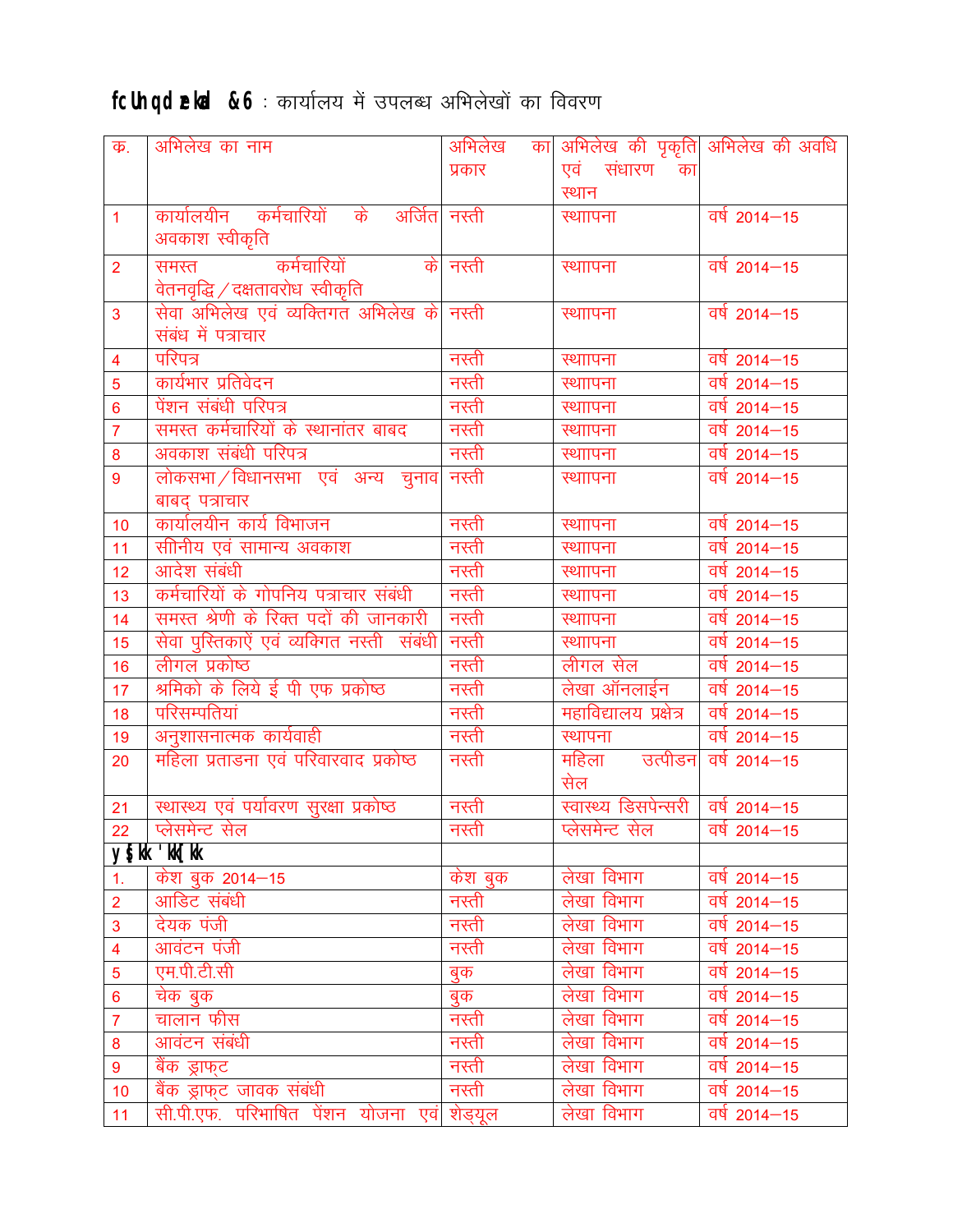|                         | अन्य कटोत्रा                          |                   |                      |                         |
|-------------------------|---------------------------------------|-------------------|----------------------|-------------------------|
| 12 <sub>2</sub>         | वेतन पंजी एवं वेतन देयक               | नस्ती एवं         | लेखा विभाग           | $\frac{1}{4}$ 2014-15   |
|                         |                                       | हार्डडिस्क        |                      |                         |
| 13                      | फीस कलेक्शन                           | ऑनलाईन            | लेखा विभाग           | वर्ष 2014–15            |
| 14                      | बजट                                   | नस्ती             | लेखा विभाग           | वर्ष 2014–15            |
| 15                      | देयक फाईल                             | नस्ती             | लेखा विभाग           | वर्ष 2014–15            |
| 16                      | टेलीफोन संबंधी                        | नस्ती $/$ पंजी    | लेखा विभाग           | $\overline{qq}$ 2014-15 |
| 17                      | आय व्यय पत्रक एवं बैंक स्केटमेंट      | नस्ती $/$ हार्डडि | लेखा विभाग           | $\overline{qq}$ 2014–15 |
|                         |                                       | स्क               |                      |                         |
| 18                      | निविदा संबंधी दस्तावेज                | नस्ती             | लेखा विभाग           | वर्ष 2014–15            |
| 19                      | आडिट रिपोर्ट                          | नस्ती             | लेखा विभाग           | वर्ष 2014–15            |
| 20                      | आहरण वितरण चार्ज लेन देन              | नस्ती             | लेखा विभाग           | वर्ष 2014–15            |
| <b>HktMkj</b>           | 'kk[kk                                |                   |                      |                         |
| 1                       | एम.पी.टी.सी. 25 एवं 26 बुक            | बुक<br>नस्ती      | भंडार प्रभारी        | वर्ष 2014–15            |
| $\overline{2}$          | वाहन संबंधी                           |                   | वाहन प्रभारी         | $\overline{qq}$ 2014-15 |
| 3                       | फोटोकापी संबंधी                       | नस्ती             | ग्रंथालय प्रभारी     | वर्ष 2014–15            |
| $\overline{\mathbf{4}}$ | लेखन सामग्री                          | नस्ती             | भंडार प्रभारी        | वर्ष 2014–15            |
| 5                       | अस्थायी भंडार पंजी                    | नस्ती             | भंडार प्रभारी        | वर्ष 2014–15            |
| $\overline{6}$          | स्थायी भंडार पंजी                     | नस्ती             | भंडार प्रभारी        | वर्ष 2014–15            |
| $\overline{7}$          | वाहन लॉगबुक एवं भंडार पंजी            | नस्ती             | वाहन प्रभारी         | वर्ष 2014–15            |
| 8                       | भण्डार भौतिक सत्यापन                  | नस्ती             | भंडार प्रभारी        | $\overline{qq}$ 2014-15 |
| 9                       | भण्डार लेखा संबंधी                    | नस्ती             | लेखा विभाग           | वर्ष 2014-15            |
|                         | 'kgkf.kd 'kk[kk                       |                   |                      |                         |
| $\mathbf 1$             | छात्रों की व्यक्तिगत जानकारी स्नातक   | नस्ती             | ऑन लाईन वर्ष 2014–15 |                         |
| $\overline{2}$          | छात्रों के एडमिशन                     | नस्ती             | विश्वविद्यालय<br>की  | वर्ष 2014–15            |
| 3                       | परीक्षा संबंधी कार्य                  | नस्ती             | वेब साईड             | $\frac{1}{4}$ 2014-15   |
| 4.                      | रिजल्ट संबंधी कार्य                   | नस्ती             | www.ryskyy.          | वर्ष 2014–15            |
| 5                       | अजा, अजजा एवं पिछड़ा वर्ग छात्रवृत्ति | नस्ती             | net.in.              | पर वर्ष 2014–15         |
| $6\phantom{a}$          | समय सारणी एवं 12 विषय का आवंटन        | नस्ती             | उपलब्ध है            | वर्ष 2014–15            |
| $\overline{7}$          | छात्रों की पंजीयन की जानकारी          | नस्ती             |                      | $\frac{1}{4}$ 2014-15   |
| 8                       | निर्धारित शुल्क की जानकारी            | नस्ती             |                      | वर्षे 2014–15           |
| 9                       | शैक्षणिक नियम                         | नस्ती             |                      | वर्ष 2014–15            |
| 10                      | छात्रावास के नियम                     | नस्ती             |                      | वर्षे 2014–15           |
| 11                      | विद्यार्थी परामर्श प्रकोष्ठ           | नस्ती             |                      | वर्ष 2014–15            |
| 12 <sub>2</sub>         | रैगिंग विरोधी सेल                     | नस्ती             |                      | $\frac{1}{4}$ 2014-15   |
| VU                      | $a$ kku 'kk $\lceil$ kk               |                   |                      |                         |
| $\mathbf{1}$            | वार्षिक प्रतिवेदन समस्त परियोजनाओं का | नस्ती             |                      | वर्ष 2014–15            |
| $\overline{2}$          | परियोजना सं संबंधित पत्राचार          | नरती              |                      | वर्ष 2014–15            |
| 3                       | अनुसंधान परिणाम                       | नस्ती             |                      | वर्ष 2014–15            |

**fcUnq dzekad &7% ijke'kZnk=h lfefr;ksa dh lajpuk ftlds lnL; tuizfrfu/kh gS**  muds lætk en tkudkjh ijke'khk=h lfefr fo'o fo|ky; Lrj cuk;h x;h A

fcUnq dekrd &8% कार्यालय के अंतर्गत आने वाली बोर्ड, परिषद एवं समितियों के सदस्यों के नाम एवं आर्हता, गठन संबंधी आदेश, चार्टर / अनुबंध से संबंधी जानकारी, बैठक आहूत करने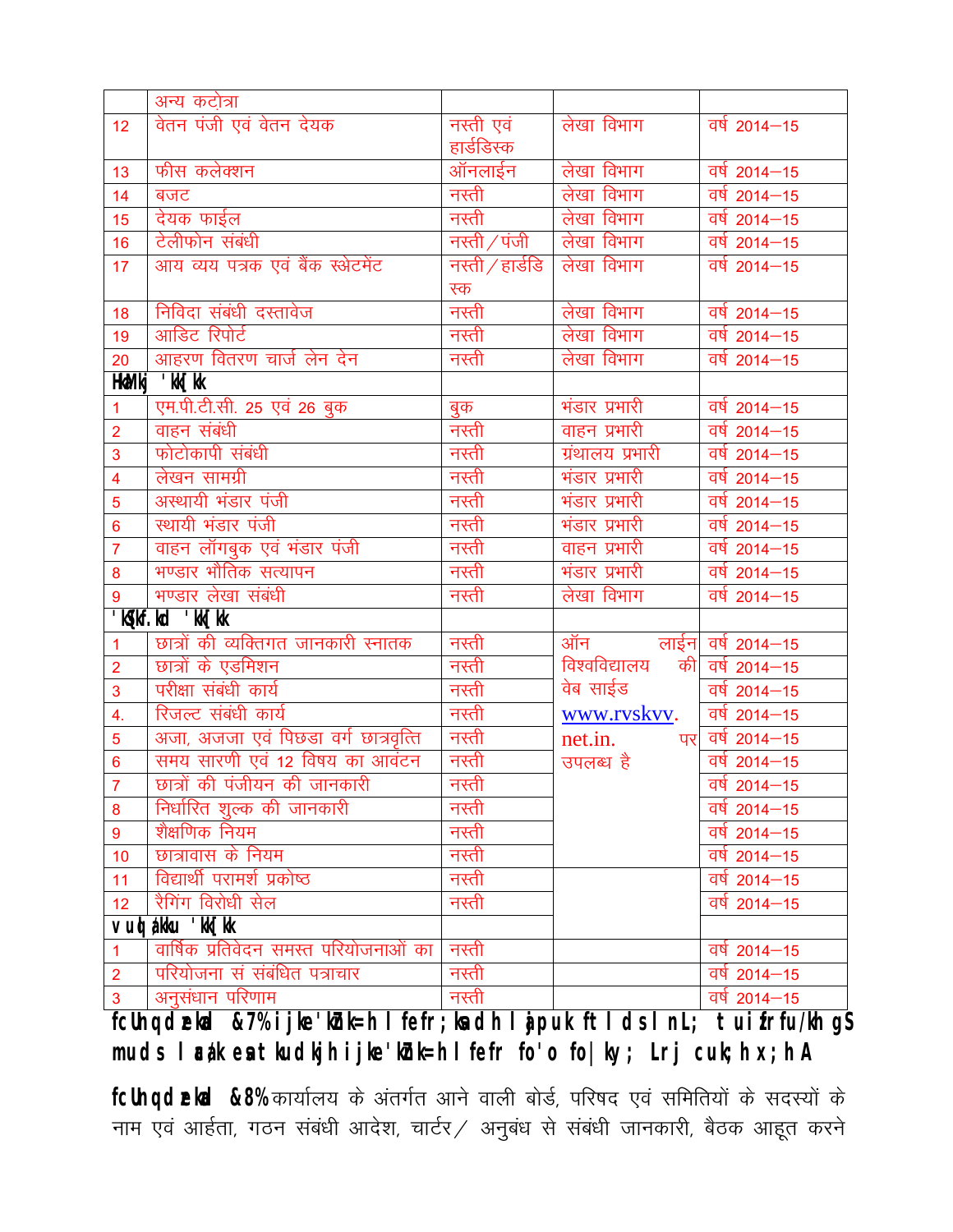संबंधी शासन के निर्देष, आम नागरिक की प्रतिभागिता तथा कार्यवाही विवरण की उपलब्धता संबंधी जानकारी ।

उपरोक्त संरचना विश्वविद्यालय स्तर पर है जिसकी जानकारी वेबसाईट पर उपलब्ध है।

### [www.rvskvv.net.in](http://www.rvskvv.net.in/)

बिन्दू कमांक –8: कार्यालय के अन्तर्गत आने वाले बोर्ड, परिषद् एवं समितियों का विवरण tkudkjh % **fujad**

**fcUnw dzekad &9 %** 

|                | College of Agriculture, Indore |                                 |              |             |
|----------------|--------------------------------|---------------------------------|--------------|-------------|
| S.No.          | <b>Name Of employment</b>      | <b>E-Mail ID</b>                | Phone<br>No. | Mobile No.  |
| $\mathbf{1}$   | Dr.K.S. Bangar                 | bangarks59@Rediffmai.com        | 2492607      | 94253 13580 |
| $\overline{2}$ | Dr.H.S.Thakur                  | thakurhs@rediffmail.com         | 2492607      | 98263 91015 |
| 3              | Dr.V.K. Khaddar                | Khaddar V.K.@gmail.com          | 2492607      | 98261 61009 |
| $\overline{a}$ | Dr.S.K. Sharma                 | sanjayjbp.2007@rediffmail.com   | 2492607      | 98939 46434 |
| 5              | Dr. A.K. Sharma                | ashok.k.sharma.Indore@gmail.com | 2492607      | 93007 48208 |
| 6              | Dr.N.S. Thakur                 | thakurns@rediffmail.com         | 2492607      | 98935 70012 |
| 7              | Shri H.L.Khapediya             | hkhapediya@gmail.com            | 2492607      | 90097 11172 |
| 8              | Dr. S.P.Mishra                 | spmagcrewa57@rediffmail.com     | 2492607      | 94251 86242 |
| 9              | Dr. S.N.Upadhyaay              | snupadhyay56@rediffmail.com     | 2492607      | 98265 64640 |
| 10             | Dr.(Smt.) M. Sharma            | drmsharma158@gmail.com          | 2492607      | 97536 95698 |
| 11             | Dr.V.P. Kumar                  | kumarvpk51@gmail.com            | 2492607      | 94250 32012 |
| 12             | Dr.A.M.Rajput                  | dean.coa.indore@gmail.com       | 2492607      | 94253 46029 |
| 13             | Dr.S.K. Jain                   | skjain55@rediffmail.com         | 2492607      | 94250 62157 |
| 14             | Dr.K.S.Kumar                   | skkoganti57@reddiff.com         | 2492607      | 94245 50463 |
| 15             | Dr.V.K.Swarnkar                | vishwakshi@gmail.com            | 2492607      | 98266 34739 |
| 16             | Dr.(Smt.) S.<br>Choudhary      | dr.sandhya6@gmail.com           | 2492607      | 94240 83634 |

#### **ix A directory of officers and employees**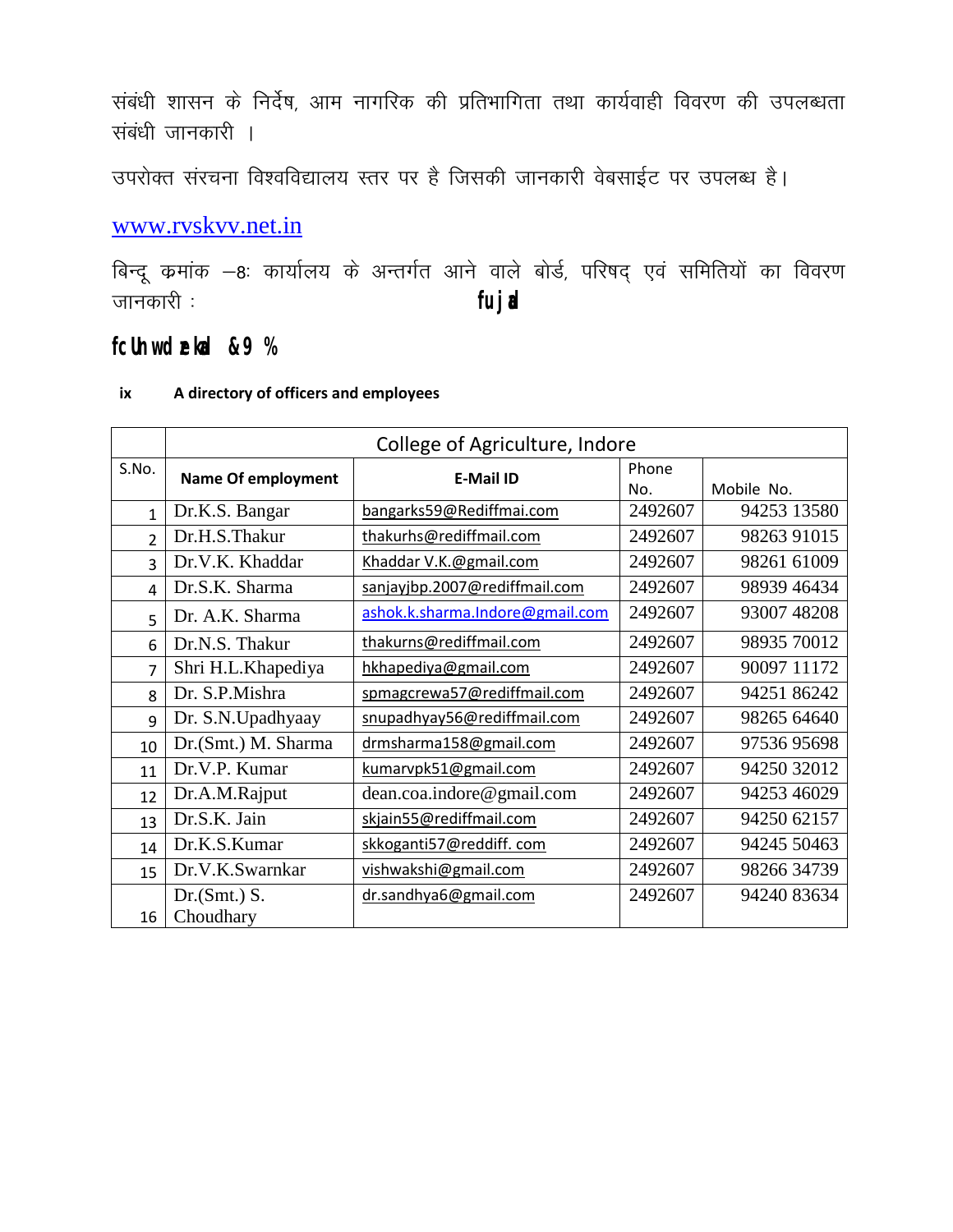| 17             | Shri S.S. Chouhan         | abgilagwl@gmail.com             | 2492607 | 99931 64804 |
|----------------|---------------------------|---------------------------------|---------|-------------|
| 18             | Shri Chunnilal            |                                 | 2492607 | 98260 93075 |
| 19             | Shri Hariom Sharma        |                                 | 2492607 | 93298 33145 |
| 20             | Shri S.M. Khan            |                                 | 2492607 | 90395 90833 |
| 21             | Shri Tasleem Khan         |                                 | 2492607 | 98266 84233 |
| 22             | Shri H.K. Joshi           |                                 | 2492607 | 99264 29823 |
| 23             | Smt. Pushpa Pandey        |                                 | 2492607 | 94253 46913 |
| 24             | Shri Sanjay Shender       |                                 | 2492607 | 94066 42754 |
| 25             | Shri Gagan Bairagi        |                                 | 2492607 | 99776 09059 |
| 26             | Shri B.S. Rajput          |                                 | 2492607 | 98273 60885 |
| 27             | Shri Gourv Rajora         |                                 | 2492607 | 97531 88190 |
| 28             | Shri Javed Ansari         |                                 | 2492607 | 9827 522162 |
| 29             | Shri Ramesh Chouhan       |                                 | 2492607 | 99747 75627 |
| 30             | Shri R.K. Mishra          |                                 | 2492607 | 90390 91815 |
| 31             | Shri M.R.Patidar          |                                 | 2492607 | 99264 13719 |
| 32             | Shri P.C. Mehra           |                                 | 2492607 | 94254 77187 |
| 33             | Shri A.K. Goyal           |                                 | 2492607 | 89892 00124 |
| 34             | Shri S.L.Choudhary        |                                 | 2492607 | 98277 37134 |
| 35             | Smt.Asha Sharma           |                                 | 2492607 | 98273 40417 |
| 36             | Shri Y.K.Bhuarya          |                                 | 2492607 | 89826 47082 |
| 37             | Shri S.K. Goyal           |                                 | 2492607 | 96910 44911 |
| 38             | Shri Vishwas Sitoke       |                                 | 2492607 | 89628 13682 |
| 39             | Shri R.K. Bele            |                                 | 2492607 | 98277 36737 |
| 40             | Shri Kishan Sindhi        |                                 | 2492607 | 98260 17937 |
| 41             | Shri B.D.Chourey          |                                 | 2492607 | 94240 10494 |
| 42             | Shri Kishore Kumar        |                                 | 2492607 | 99773 51135 |
| 43             | Shri A.S.Chouhan          |                                 | 2701683 | 99773 51135 |
| 44             | Shri Ramu Patel           |                                 | 2701395 | 98270 65039 |
|                |                           | Regional Reacherch Station N.P. |         |             |
| S.No.          | <b>Name Of employment</b> | E-Mail ID                       | Phone   |             |
|                |                           |                                 | No.     | Mobile No.  |
| $\mathbf{1}$   | Dr. N.K.Gupta             | dr-nkgupta@yahoo.com            | 2492607 | 98930 98430 |
| $\overline{2}$ | Dr. Shivaji Yadav         |                                 | 2492607 | 94253 11194 |
| 3              | Dr. R.K. Jasiswal         | rkjaiswal395@yahoo.co.in        | 2492607 | 98276 06890 |
| 4              | Smt. J. Motwani           |                                 | 2492607 | 96699 63720 |
| 5              | Smt. Monika Sharga        |                                 | 2710510 | 9713917889  |
| 6              | Shri A.K. Potdar          |                                 | 2492607 | 98263 99298 |
| $\overline{7}$ | Shri WaZid Khan           |                                 | 2492607 | 99775 71157 |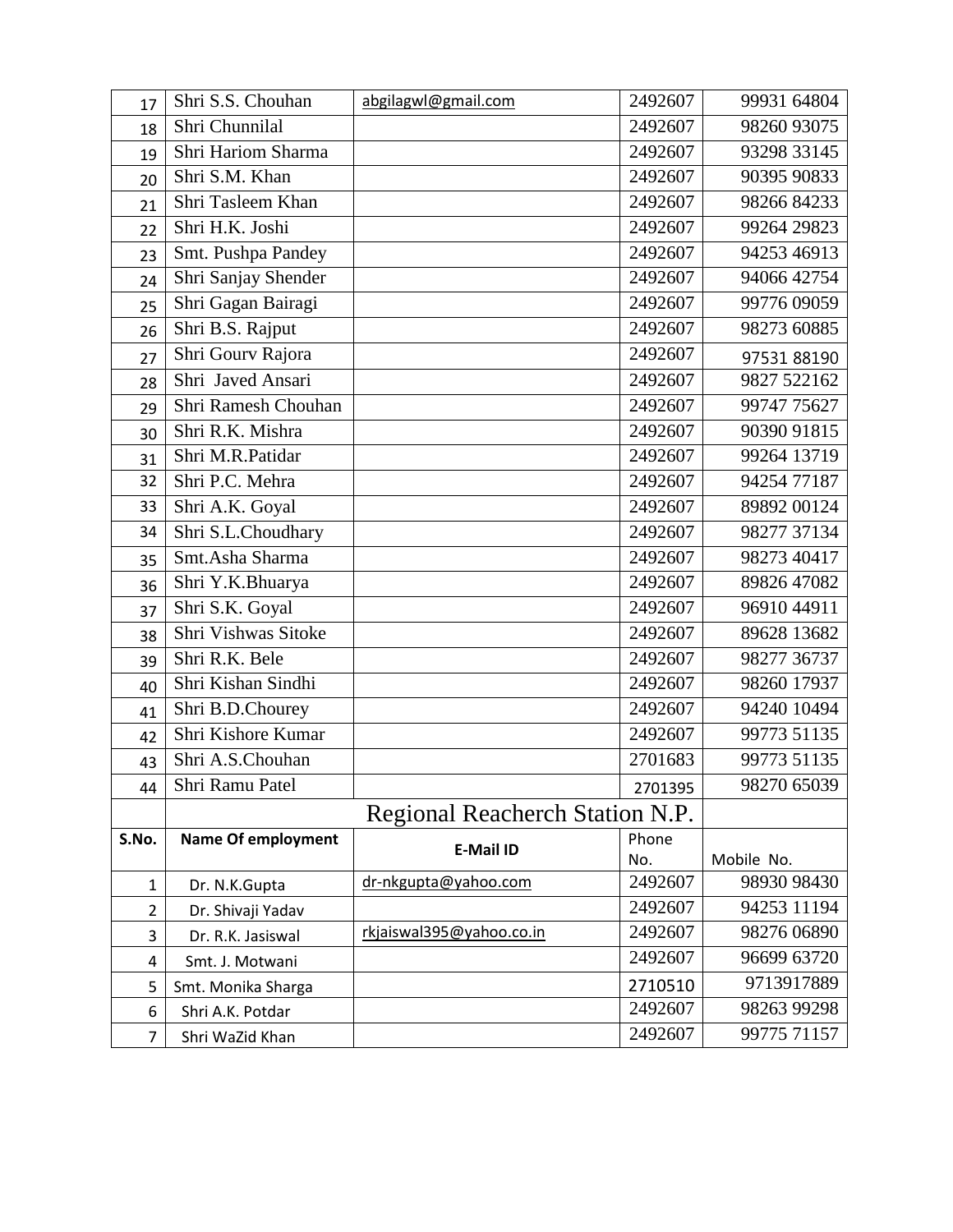| 8              | Smt. Meena Bhoyar         |                              | 2492607 | 97533 07144 |
|----------------|---------------------------|------------------------------|---------|-------------|
| 9              | Smt.Richa Singh           |                              | 2492607 | 98272 31567 |
| 10             | Shri S.L.Choudhary        |                              | 2492607 | 96179 81970 |
|                |                           | C-1 (49) IERP (State Plan)   |         |             |
| S.No.          | <b>Name Of employment</b> | <b>E-Mail ID</b>             | Phone   |             |
|                |                           |                              | No.     | Mobile No.  |
| $\mathbf{1}$   | Dr. R.K.Choudhary         | ravindrachoudhary7@gmail.com | 2492607 | 94259 50464 |
| $\overline{2}$ | Smt. Deeksha Tembhre      | ritvick@rediffmail.com       | 2492607 | 96852 09083 |
| 3              | Dr. K.P. Asati            | Asati.kp@gmail.com           | 2492607 | 98275 23097 |
| 4              | Shri U.K. Deshmankar      |                              | 2492607 | 98272 55950 |
| 5              | Smt. R.K. Mohabiya        |                              | 2492607 | 98272 89270 |
| 6              | Shri U.S. Lalge           |                              | 2492607 | 97535 59026 |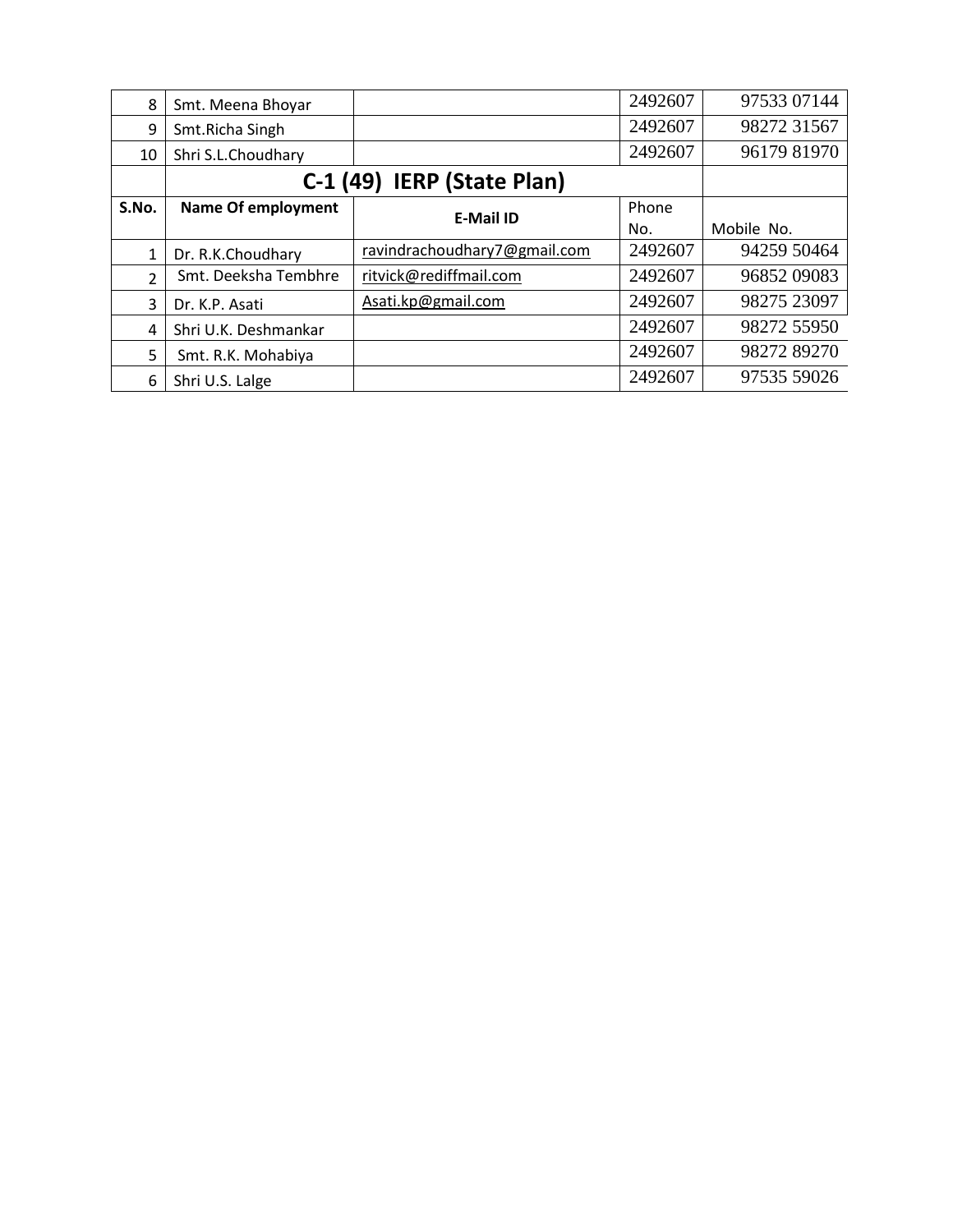|                | $C-1$ (2) Agril.Res.Lab. & Instt. N.P. |                               |              |             |
|----------------|----------------------------------------|-------------------------------|--------------|-------------|
| S.No.          | <b>Name Of employment</b>              | <b>E-Mail ID</b>              | Phone        |             |
|                |                                        |                               | No.          | Mobile No.  |
|                | Dr. A Krishna                          | ashok.krishna08@gmail.com     | 2492607      | 78699 20089 |
|                | Dr.R.K. Singh                          |                               |              |             |
|                | Shri Kaushal Prasad                    |                               | 2492607      | 90985 61757 |
|                |                                        | C-2 Res. (ICAR)-17 CSR        |              |             |
|                |                                        |                               |              |             |
| S.No.          | <b>Name Of employment</b>              | <b>E-Mail ID</b>              | Phone<br>No. | Mobile No.  |
| $\mathbf{1}$   | Dr. S.K. Chodhary                      | dr.sharad.786@gmail.com       | 2492607      | 94240 83624 |
| $\overline{2}$ | Shri N.K. Sinha                        | sinha indore@rediffmail.com   | 2702911      | 94250 77668 |
| 3              | Shri R.K. Tamere                       |                               | 2702911      | 93295 66707 |
| 4              | Shri L.K. Pandey                       |                               | 2710510      | 96179 59092 |
| 5              | Shri N.K. Bangre                       |                               | 2492607      | 91790 41416 |
|                |                                        | <b>AICRP</b> -New Chickpea    |              |             |
| S.No.          | <b>Name Of employment</b>              | <b>E-Mail ID</b>              | Phone        |             |
|                |                                        |                               | No.          | Mobile No.  |
| 1              | Dr. (Smt.)I.Swaroop                    | induswareep 05@rediffmail.com | 2710510      | 94254 80091 |
| $\overline{2}$ | Dr.R.K. Singh                          | rakesh0429@Gmail.com          | 2492607      | 94071 19090 |
|                |                                        | <b>Time Scale Labour</b>      |              |             |
| S.No.          | <b>Name Of employment</b>              | <b>E-Mail ID</b>              | Phone<br>No. | Mobile No.  |
| 1              | Shri Anar Singh                        |                               |              |             |
| $\overline{2}$ | Shri Babu Khan                         |                               |              |             |
| 3              | Shri Ishwarda                          |                               |              | 96170 55682 |
| $\overline{4}$ | Shir Mangilal                          |                               |              | 91657 36149 |
| 5              | Shri Mannulal                          |                               |              | 97549 82442 |
| 6              | Shri Maniram                           |                               |              |             |
| 7              | Shri Ramlal                            |                               |              |             |
| 8              | Shri Shyamu Singh                      |                               |              |             |
| 9              | Shir Vishnu Patel                      |                               | 2492607      |             |
| 10             | Shir G.P. Mishra                       |                               | 2492607      | 94259 58962 |
|                | Shri<br>S.K.                           |                               |              |             |
| 11             | Vishwakarma                            |                               |              | 73890 10994 |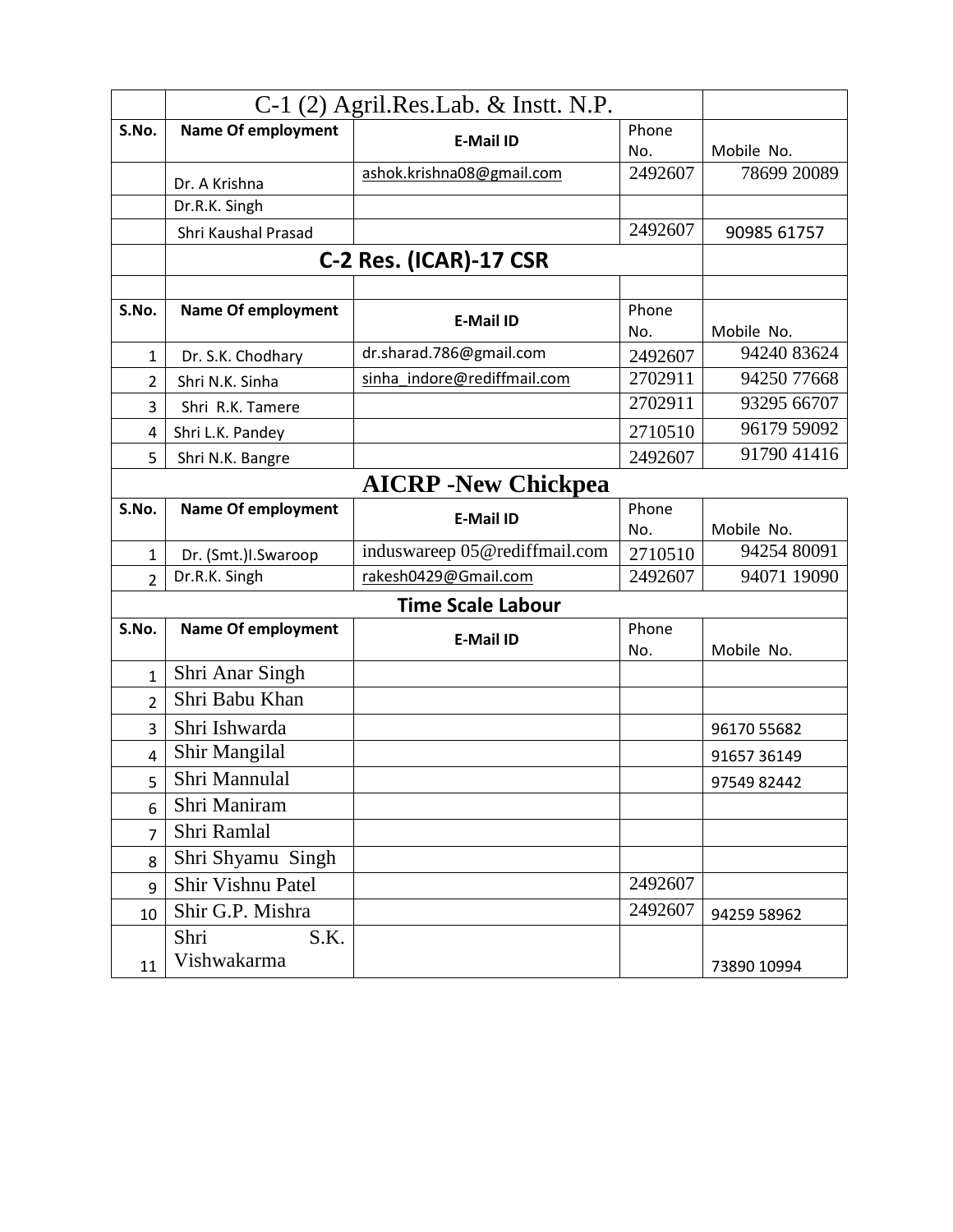|                | <b>SAS PROJECT</b>            |                                          |              |               |
|----------------|-------------------------------|------------------------------------------|--------------|---------------|
|                | <b>S.No. Name of Employee</b> | <b>Designation</b>                       | <b>Phone</b> | <b>Mobile</b> |
| 1              | Dr. U. R. Khandkar            | udaykhandkar56@rediffmail.com            | 0731-2701683 | 9425312572    |
| $\overline{2}$ | Er. R. K. Sharma              | rajesh1953_sharma@rediffmail.com         | 0731-2701683 | 9893130591    |
| 3              | Sh. B. B. Parmar              | bbparmar11@rediffmail.com                | 0731-2701683 | 9424894751    |
| $\overline{4}$ | Dr. (Mrs) S.P.K.Unni          |                                          | 0731-2701683 | 9893004848    |
| 5              | Vacant                        |                                          |              |               |
| 6              | Dr. S.C.Tiwari                | tiwaris60@rediffmail.com                 | 0731-2701683 | 9425952990    |
| 7              | Sh. N.S.Tomar                 |                                          | 0731-2701683 | 9977157311    |
| 8              | Sh. A. K. Vijayvargiya        |                                          | 0731-2701683 | 9826385186    |
| 9              | Ms. R. Ansari                 |                                          | 0731-2701683 | 9406622380    |
| 10             | Sh. T. L. Dhamne              |                                          | 0731-2701683 | 9300964529    |
| 11             | Sh. S.R.Hirve                 |                                          | 0731-2701683 |               |
| 12             | Sh. Dinesh Mandloi            |                                          | 0731-2701683 | 9424092825    |
| 13             | Sh. D. S. Baghel              |                                          | 0731-2701683 | 9926016513    |
| 14             | Vacant                        |                                          | 0731-2701683 |               |
|                |                               | <b>AICCIP COTTON IMPROVEMENT PROJECT</b> |              |               |
|                | <b>S.No. Name of Employee</b> | <b>E-mail ID</b>                         | <b>Phone</b> | <b>Mobile</b> |
| 1              | Sh. R.S.S. Tomar              | Indore_aiccip @ yahoo.com                | 0731-2702249 | 9302123610    |
| $\overline{2}$ | Dr. S. Holkar                 | Indore_aiccip @ yahoo.com                | 0731-2702249 | 9425437871    |
| 3              | Sh. A.L. Kushwaha             | Indore_aiccip @ yahoo.com                | 0731-2702249 |               |
| $\overline{4}$ | Sh.D.K. Sharma                | Indore_aiccip @ yahoo.com                | 0731-2702249 | 9977297189    |
| 5              | Sh. S.D. Batham               |                                          | 0731-2702249 |               |

fcUnq dækad & 10% d'f"k egkfo|ky; ] bUnk§ en dk; j<sub>i</sub>r vf/kdkjh de $p$ kfj; kn ds orru rFkk mues feyus

okyh I **f**o/kk, a %

| S.No. | <b>Name Of employment</b> | <b>Montly Remuneration</b> | पारितोषिक पारिश्रमिक भत्ता एवं अदर       |
|-------|---------------------------|----------------------------|------------------------------------------|
|       |                           | received                   | अलाउलेस                                  |
|       | 1 Dr.K.S. Bangar          | 165360                     |                                          |
|       | 2Dr.H.S.Thakur            | 161369                     |                                          |
|       | 3 Dr.V.K. Khaddar         | 158438                     |                                          |
|       | 4 Dr.S.K. Sharma          | 147400                     | शासन के नियमानुसार विश्व विद्यालय स्तर   |
|       | 5Dr. A.K. Sharma          | 157460                     | पर वेतन निर्धारण एचात् वेतन एवं ग्रेड पे |
|       | 6 Dr.N.S. Thakur          | 153858                     | वेतन में महगाई भत्ता व अन्य भत्ते जोडकर  |
|       | 7 Shri H.L. Khapediya     | 54601                      |                                          |
|       | 8Dr. S.P.Mishra           | 157415                     |                                          |
|       | 9Dr. S.N.Upadhyaay        | 168563                     |                                          |
|       | $10$ Dr. (Smt.) M. Sharma | 147400                     |                                          |
|       | 11 Dr.V.P. Kumar          | 157521                     |                                          |
|       | 12 Dr.A.M.Rajput          | 175832                     |                                          |
|       | $13$ Dr.S.K. Jain         | 160529                     |                                          |
|       | 14 Dr.K.S.Kumar           | 152903                     |                                          |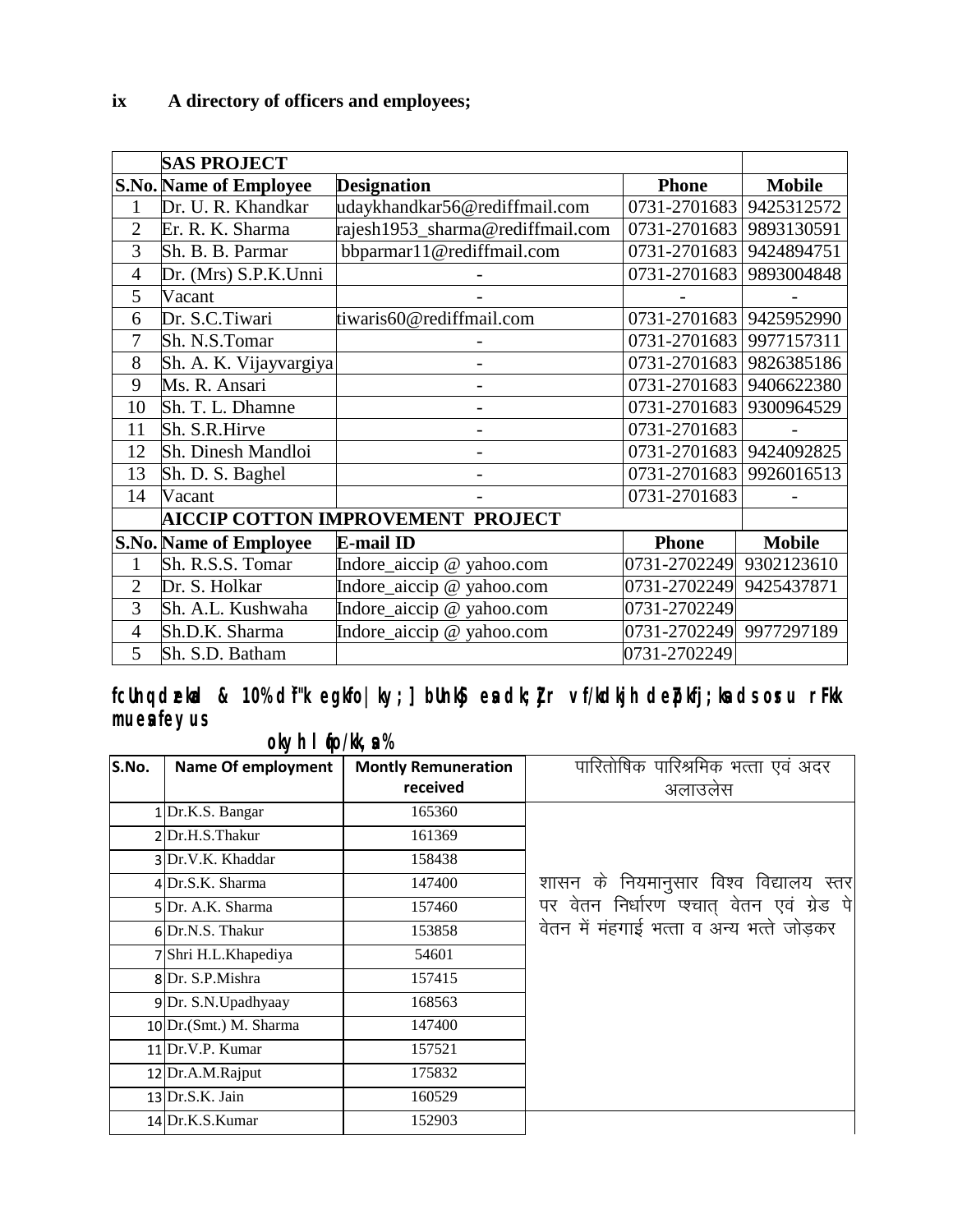| 15 Dr.V.K.Swarnkar         | 164445 | शासन के नियमानुसार विश्व विद्यालय स्तर पर         |
|----------------------------|--------|---------------------------------------------------|
| 16 Dr. (Smt.) S. Choudhary | 147400 | वेतन निर्धारण प्श्चात् वेतन एवं ग्रेड पे वेतन में |
| 17 Shri S.S. Chouhan       | 38882  | मंहगाई भत्ता व अन्य भत्ते जोड़कर                  |
| 18 Shri Chunnilal          | 46634  |                                                   |
| 19 Shri Hariom Sharma      | 53900  |                                                   |
| 20 Shri S.M. Khan          | 43725  |                                                   |
| 21 Shri Tasleem Khan       | 41639  |                                                   |
| 22 Shri H.K. Joshi         | 42356  |                                                   |
| 23 Smt. Pushpa Pandey      | 27466  |                                                   |
| 24 Shri Sanjay Shendre     | 41568  |                                                   |
| 25 Shri Gagan Bairagi      | 25346  |                                                   |
| 26 Shri B.S. Rajput        | 25589  |                                                   |
| 27 Shri Gourv Rajora       | 15549  |                                                   |
| 28 Shri Javed Ansari       | 22901  |                                                   |
| 29 Shri Ramesh Chouhan     | 27901  |                                                   |
| 30 Shri R.K. Mishra        | 39603  |                                                   |
| 31 Shri M.R.Patidar        | 53111  |                                                   |
| 32 Shri P.C. Mehra         | 50252  |                                                   |
| 33 Shri A.K. Goyal         | 51581  |                                                   |
| 34 Shri S.L.Choudhary      | 53111  |                                                   |
| 35 Smt.Asha Sharma         | 39970  |                                                   |
| 36 Shri Y.K.Bhuarya        | 32756  |                                                   |
| 37 Shri S.K. Goyal         | 34134  |                                                   |
| 38 Shri Vishwas Sitoke     | 30741  |                                                   |
| 39 Shri R.K. Bele          | 34134  |                                                   |
| 40 Shri Kishan Sindhi      | 27315  |                                                   |
| 41 Shri B.D.Chourey        | 27405  |                                                   |
| 42 Shri Kishore Kumar      | 26626  |                                                   |
| 43 Shri A.S.Chouhan        | 24676  |                                                   |
| 44 Shri Ramu Patel         | 24646  |                                                   |

## **Regional Reacherch Station N.P.**

| S.No.          | <b>Name Of employment</b> | <b>Montly</b> | पारितोषिक पारिश्रमिक भत्ता एवं अदर         |
|----------------|---------------------------|---------------|--------------------------------------------|
|                |                           | Remuneration  | अलाउलेस                                    |
|                |                           | received      |                                            |
|                | Dr. N.K.Gupta             | 153682        |                                            |
| 2              | Dr. Shivaji Yadav         | 157438        | शासन के नियमानुसार विश्व विद्यालय स्तर     |
| 31             | Dr. R.K. Jasiswal         | 149972        | पर वेतन निर्धारण प्श्चात वेतन एवं ग्रेड पे |
| 4 <sup>1</sup> | Smt. J. Motwani           | 49252         | वेतन में मंहगाई भत्ता व अन्य भत्ते जोडकर   |
|                | 5 Smt. Monika Sharga      | 37434         |                                            |
|                | 6 Shri A.K. Potdar        | 37634         |                                            |
|                | Shri WaZid Khan           | 47208         |                                            |
|                | 8Smt. Meena Bhoyar        | 33671         |                                            |
|                | 9Smt.Richa Singh          | 26049         |                                            |
|                | 10 Shri S.L.Choudhary     | 28518         |                                            |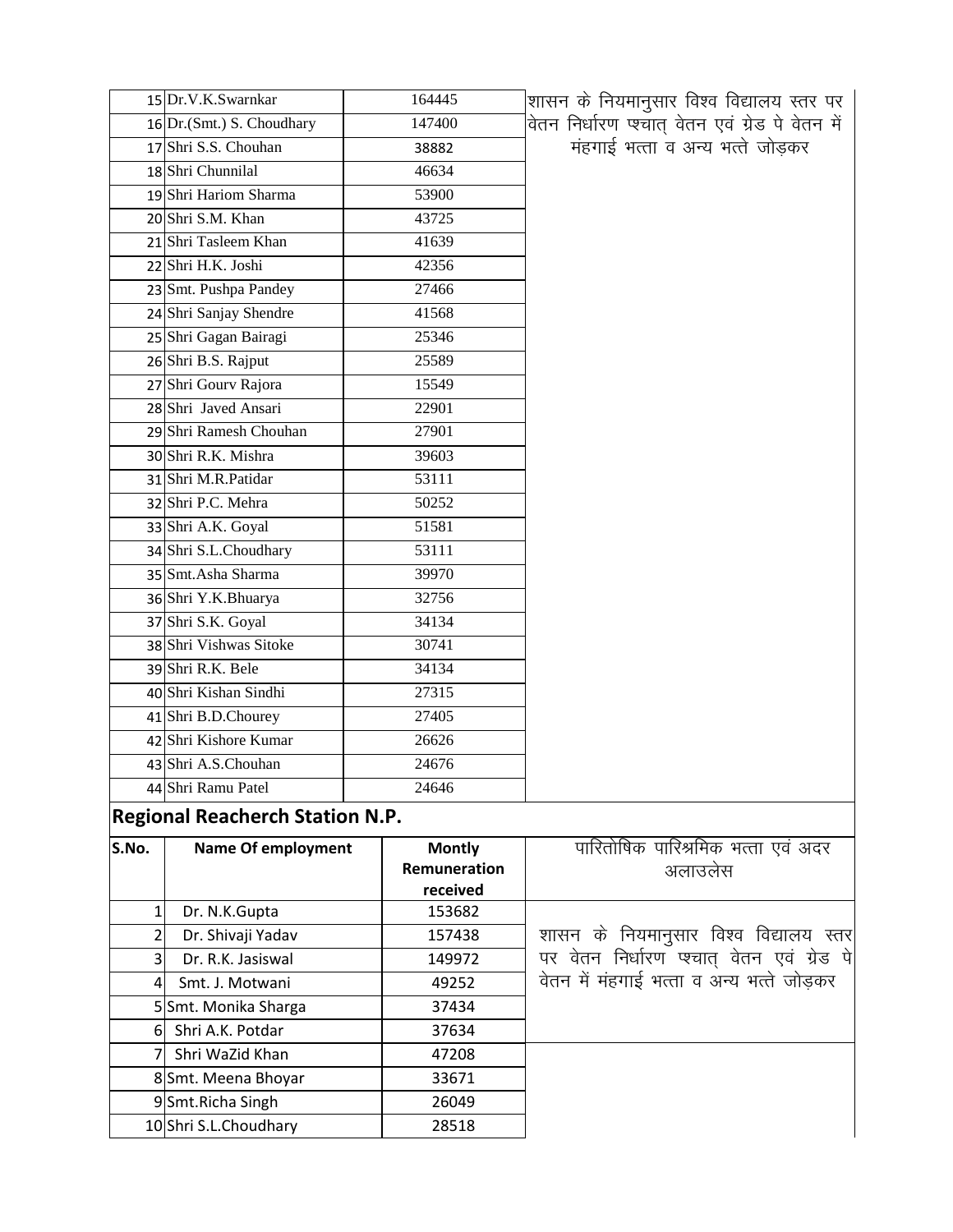|               | $ C-1(49)$ IERP (State Plan)           |                                     |                                                                                       |
|---------------|----------------------------------------|-------------------------------------|---------------------------------------------------------------------------------------|
|               |                                        |                                     |                                                                                       |
| S.No.         | <b>Name Of employment</b>              |                                     | <b>Montly Remuneration received</b>                                                   |
|               | 1 Dr. R.K.Choudhary                    | 143942                              |                                                                                       |
|               | 2 Smt. Deeksha Tembhre                 | 60343                               |                                                                                       |
|               | 3 Dr. K.P. Asati                       | 137423                              |                                                                                       |
|               | 4 Shri U.K. Deshmankar                 | 38225                               |                                                                                       |
|               | 5 Smt. R.K. Mohabiya                   | 43575                               |                                                                                       |
|               | 6Shri U.S. Lalge                       | 43575                               |                                                                                       |
|               | $C-1$ (2) Agril.Res.Lab. & Instt. N.P. |                                     |                                                                                       |
| S.No.         | <b>Name Of employment</b>              | <b>Montly</b>                       | पारितोषिक पारिश्रमिक भत्ता एवं अदर                                                    |
|               |                                        | Remuneration                        | अलाउलेस                                                                               |
|               |                                        | received                            |                                                                                       |
|               | 1Dr. A Krishna                         | 175832                              |                                                                                       |
| $\mathcal{P}$ | Shri Kaushal Prasad                    | 28596                               | शासन के नियमानुसार विश्व विद्यालय स्तर                                                |
|               |                                        |                                     | पर वेतन निर्धारण प्श्चात् वेतन एवं ग्रेड पे $\vert$                                   |
|               |                                        |                                     | वेतन में मंहगाई भत्ता व अन्य भत्ते जोडकर                                              |
|               | $ C-2$ Res. (ICAR)-17 CSR              |                                     |                                                                                       |
|               |                                        |                                     |                                                                                       |
| S.No.         | <b>Name Of employment</b>              | <b>Montly</b>                       | पारितोषिक पारिश्रमिक भत्ता एवं अदर                                                    |
|               |                                        | Remuneration                        | अलाउलेस                                                                               |
|               |                                        | received                            |                                                                                       |
|               | 1 Dr. S.K. Chodhary                    | 158438                              |                                                                                       |
|               | 2 Shri N.K. Sinha                      | 62992                               | शासन के नियमानुसार विश्व विद्यालय स्तर<br>पर वेतन निर्धारण प्श्चात् वेतन एवं ग्रेड पे |
| 3             | Shri R.K. Tamere                       | 46428                               | वेतन में महगाई भत्ता व अन्य भत्ते जोडकर                                               |
|               | 4 Shri L.K. Pandey                     | 46897                               |                                                                                       |
|               | 5 Shri N.K. Bangre                     | 32138                               |                                                                                       |
|               |                                        | <b>AICRP</b> - New Chickpea         |                                                                                       |
|               | <b>AICRP - New Chickpea</b>            |                                     |                                                                                       |
| S.No.         | <b>Name Of employment</b>              |                                     | <b>Montly Remuneration received</b>                                                   |
| $\mathbf{1}$  | Dr. (Smt.)I.Swaroop                    |                                     |                                                                                       |
|               | 2Dr.R.K. Singh                         | 66850                               |                                                                                       |
|               |                                        | College of Agriculture, Indore      |                                                                                       |
|               |                                        | Regional Research Station N.P.      |                                                                                       |
| S.No.         | <b>Name Of employment</b>              | <b>Montly Remuneration received</b> |                                                                                       |
|               | <sup>1</sup> Shri Anar Singh           | 25185                               |                                                                                       |
|               | 2 Shri Babu Khan                       | Absent                              |                                                                                       |
|               | 3 Shri Ishwarda                        | 26589                               |                                                                                       |
|               | 4 Shir Mangilal                        | 25608                               |                                                                                       |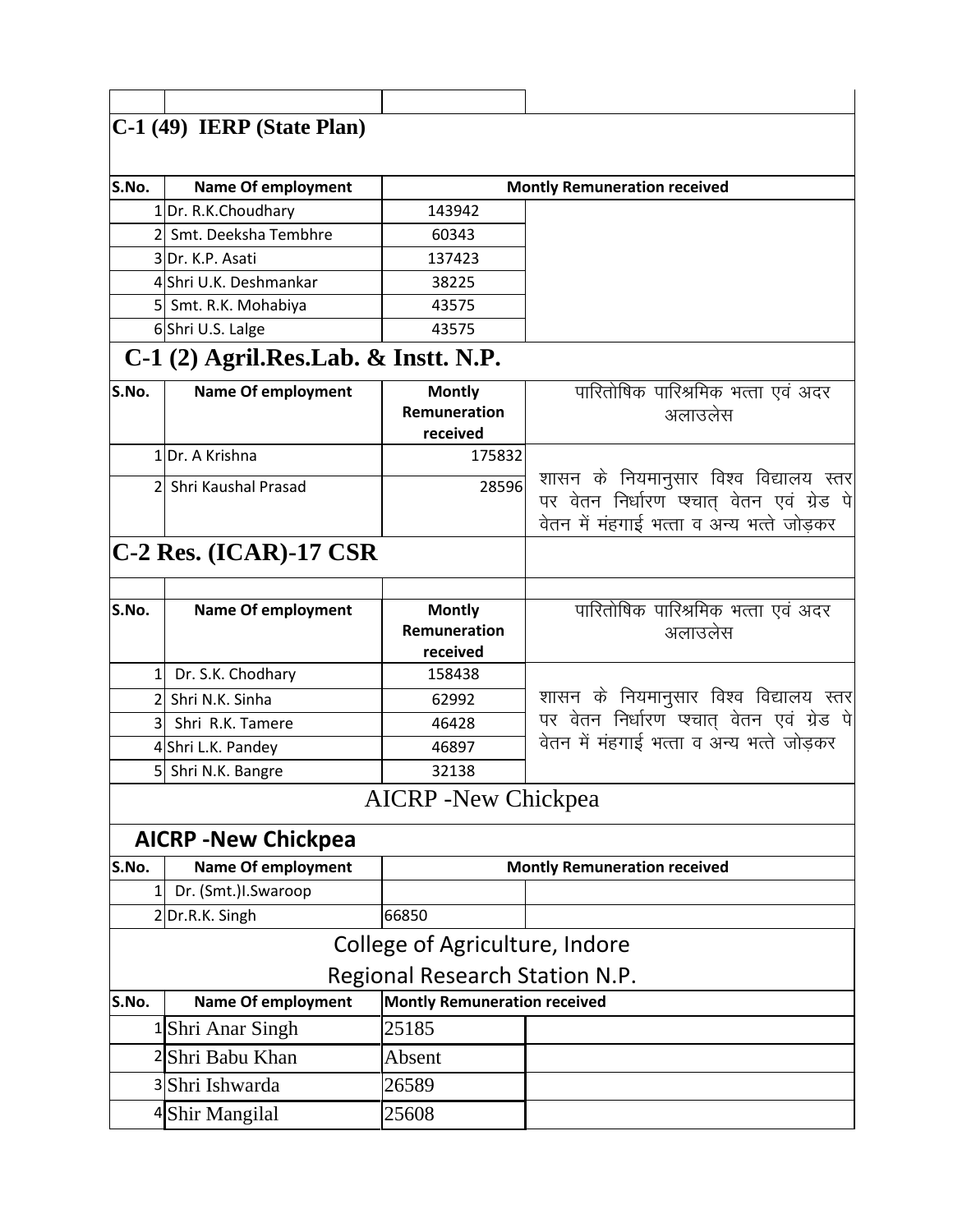| 5 Shri Mannulal     | 25608 |  |
|---------------------|-------|--|
| 6 Shri Maniram      | 25608 |  |
| 7 Shri Ramlal       | 26589 |  |
| 8 Shri Shyamu Singh | 25608 |  |
| 9 Shir Vishnu Patel | 27365 |  |
| 10 Shir G.P. Mishra | 25608 |  |

| S. No.         | <b>Name of Employee</b> | <b>Monthly Remuneration</b> |  |
|----------------|-------------------------|-----------------------------|--|
|                |                         | received $(\bar{\le})$      |  |
|                | Dr. U. R. Khandkar      | 165445                      |  |
| 2              | Er. R. K. Sharma        | 167208                      |  |
| 3              | Sh. B. B. Parmar        | 135721                      |  |
| $\overline{4}$ | Dr. (Mrs) S.P.K.Unni    | 131603                      |  |
| 5              | <b>Vacant</b>           |                             |  |
| 6              | Dr. S.C.Tiwari          | 61272                       |  |
|                | Sh. N.S.Tomar           | 44506                       |  |
| 8              | Sh. A. K. Vijayvargiya  | 37634                       |  |
| 9              | Ms. R. Ansari           | 37751                       |  |
| 10             | Sh. T. L. Dhamne        | 51462                       |  |
| 11             | Sh. S.R.Hirve           | 27685                       |  |
| 12             | Sh. Dinesh Mandloi      | 18558                       |  |
| 13             | Sh. D. S. Baghel        | 22556                       |  |
| 14             | <b>Vacant</b>           |                             |  |

## **2. Seasonal lebourers engaged as and when required**

|                             | S. No. Name              | EPF No.   | <b>Working</b> | <b>Wages per day</b>    |
|-----------------------------|--------------------------|-----------|----------------|-------------------------|
|                             |                          |           | from           |                         |
|                             | Mohan s/o Gangaram       | 16645/117 | 1984           | 187+ VV Share @ 13.61 % |
| $\mathcal{D}_{\mathcal{L}}$ | Laxmibai w/o Bhairam     | 16645/119 | 1996           | 187+ VV Share @ 13.61 % |
| 3                           | Rampyaribai w/o Gajanand | 16645/120 | 1999           | 187+ VV Share @ 13.61 % |
| $\overline{4}$              | Surajbai w/o Bholu       | 16645/121 | 1995           | 187+ VV Share @ 13.61 % |
| 5                           | Sajjanbai w/o Mohan      | 16645/122 | 1987           | 187+ VV Share @ 13.61 % |
| 6                           | Radhabai w/o Vimal       | 16645/123 | 1990           | 187+ VV Share @ 13.61 % |
| 7                           | Bhairam s/o Devchand     | 16645/124 | 1991           | 187+ VV Share @ 13.61 % |
| 8                           | Reshambai w/o Kadwa      | 16645/126 | 1990           | 187+ VV Share @ 13.61 % |
| 9                           | Prembai w/o Ramesh       | 16645/127 | 2006           | 187+ VV Share @ 13.61 % |
| 10                          | Anitabai w/o Santosh     | 16645/128 | 2006           | 187+ VV Share @ 13.61 % |
| 11                          | Kaveribai w/o Gokul      | 16645/136 | 2006           | 187+ VV Share @ 13.61 % |

#### **3. Seasonal contractual lebourers engaged as and when required**

| <b>S. No. Name</b> |                    | <b>Working from</b> | Wages ( $\bar{\mathbb{C}}$    |
|--------------------|--------------------|---------------------|-------------------------------|
|                    | Ramibai w/o Pratap | April 2015          | 4994/- per 158 hrs in a month |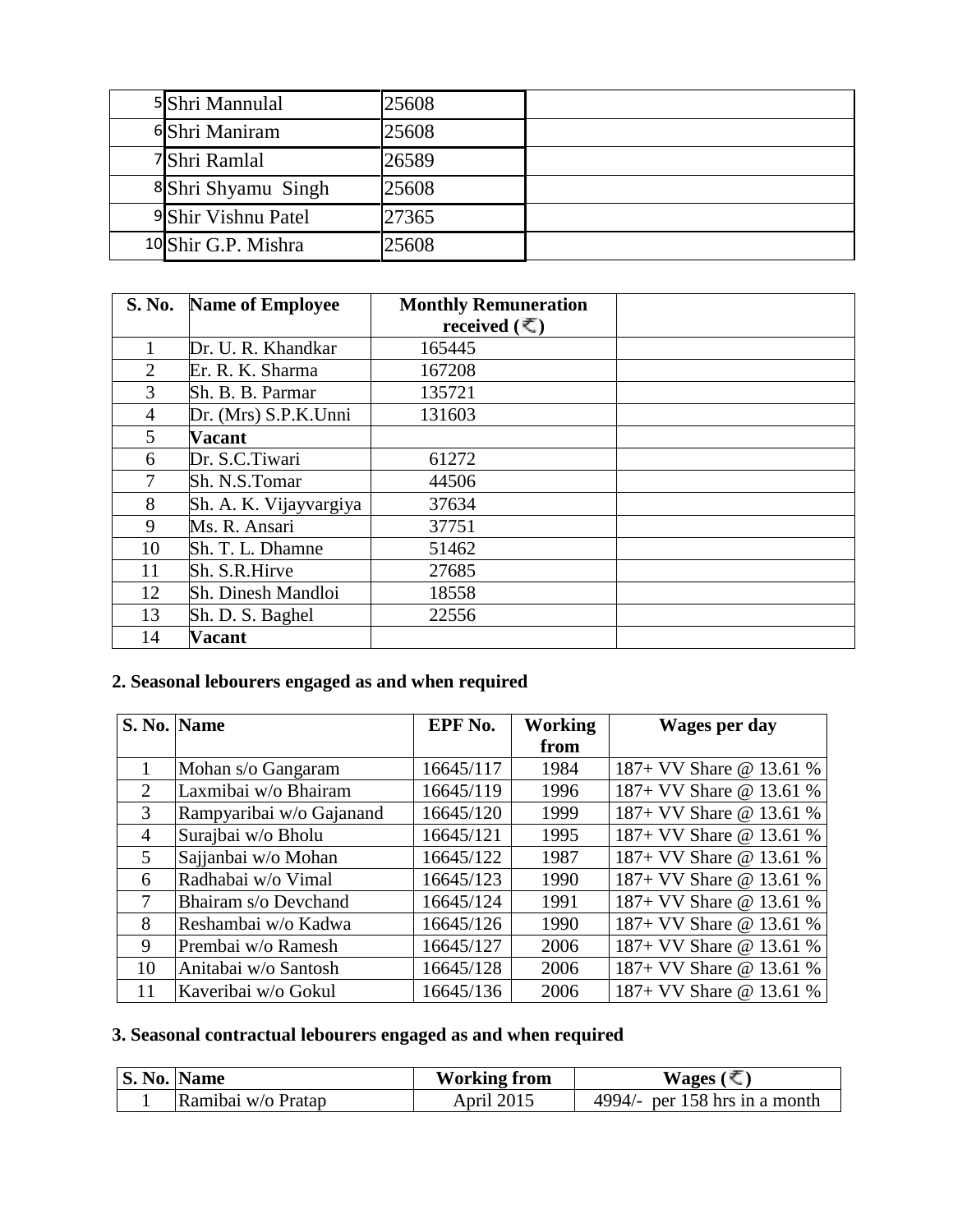#### **1. Staff working in the project**

|   | S. No. Name of Employee                 | <b>Monthly Remuneration received</b> |
|---|-----------------------------------------|--------------------------------------|
|   | $Sh. R.S.S. Tomar - Sr.Scientist & OIC$ | $Rs.91217/-$                         |
|   | Dr. S. Holkar - Tech. Asstt.            | $Rs.62577/-$                         |
|   | Sh. A.L. Kushwaha - Tech. Asstt.        | $Rs.55158/-$                         |
| 4 | Sh.D.K. Sharma – Asstt. Grade I         | Attached from DARP                   |
|   | Sh. S.D. Batham - Peon                  | $Rs.26151/-$                         |

#### **2. Seasonal lebourers engaged as and when required**

| S.No           | Name                    | EPF No.   | Working from | Wages per day         |
|----------------|-------------------------|-----------|--------------|-----------------------|
|                | Dinesh s/o Dasrath      | 16645/83  | 1979         | 187+VV Share @ 13.61% |
| $\overline{2}$ | Sultana w/o Asphaq      | 16645/85  | 1990         | 187+VV Share @ 13.61% |
| 3              | Shanti w/o Kalsingh     | 16645/72  | 1997         | 187+VV Share @ 13.61% |
| $\overline{4}$ | Sunder w/o Pratap Singh | 16645/430 | 2001         | 187+VV Share @ 13.61% |
| 5              | Dhannalal s/o Shankar   | 16645/82  | 2002         | 187+VV Share @ 13.61% |
| 6              | Sharda w/o Dinesh       | 16645/84  | 1990         | 187+VV Share @ 13.61% |
| $\overline{7}$ | Kamla w/o Ramnarayan    | 16645/70  | 1995         | 187+VV Share @ 13.61% |
| 8              | Kaveri w/o Gulabsingh   | 16645/77  | 2005         | 187+VV Share @ 13.61% |
| 9              | Kanta w/o Ramesh        | 16645/432 | 2006         | 187+VV Share @ 13.61% |
| 10             | Shanta w/o Dhannalal    | 16645/429 | 2003         | 187+VV Share @ 13.61% |
| 11             | Kamla w/o Amarsingh     | 16645/97  | 2013         | 187+VV Share @ 13.61% |
| 12             | Radha w/o Dharmendra    | 16645/922 | 2012         | 187+VV Share @ 13.61% |
| 13             | Pawan s/o Dinesh        | 16645/78  | 2007         | 187+VV Share @ 13.61% |

**3. Seaonal contractual laborers engaged as and when required:-**

| S.No. | <b>Name</b>               | Working from | Wages (Rs.)                        |
|-------|---------------------------|--------------|------------------------------------|
| 1     | Uma w/o Raheshyam         | 2011         | Rs. 4994/- per 158 hrs. in a month |
| 2     | Laxmi w/o Kalsingh        | 2012         | Rs. 4994/- per 158 hrs. in a month |
| 3     | Laxmi w/o Kishan          | 2013         | Rs. 4994/- per 158 hrs. in a month |
| 4     | Raju w/0 Balu             | 2014         | Rs. 4994/- per 158 hrs. in a month |
| 5     | Amrin d/o Asphaq          | 2014         | Rs. 4994/- per 158 hrs. in a month |
| 6     | Nirmala w/o Santosh       | 2014         | Rs. 4994/- per 158 hrs. in a month |
|       | Raju w/o Kalu             | 2014         | Rs. 4994/- per 158 hrs. in a month |
| 8     | Phoolkunwar w/o Bhawarlal | 2015         | Rs. 4994/- per 158 hrs. in a month |
| 9     | Sunita w/o Mohan          | 2015         | Rs. 4994/- per 158 hrs. in a month |

## बिन्दु कमांक –11: कार्यालय को प्राप्त आवंटन एवं व्यय का विवरण वर्ष 2014–15

| S.<br><b>No</b> | <b>HEAD</b>                                    | Actual<br><b>Allotment for</b><br>the year 2014-15 | <b>Expenditure done for</b><br>the year 2014-15 |
|-----------------|------------------------------------------------|----------------------------------------------------|-------------------------------------------------|
|                 | $B(a)4-N.P$                                    | 71029014                                           | 41387535                                        |
| 2               | $B(a)4-N.P(Wages)$                             | 4665000                                            | 2909976                                         |
| 3               | 7(B)Works                                      | 2117000                                            | 2123796                                         |
| $\overline{4}$  | <b>IERP-C-1(49)</b>                            | 6810000                                            | 1488197                                         |
| 5 <sup>1</sup>  | C-1(3) Agril.regional Research                 | 16104000                                           | 8420257                                         |
| 6               | C-1(2) Agril. Res. Lab. Instt. Plant Pathalogy | 5001000                                            | 3116212                                         |
|                 | <b>ICAR 16-18 MAE</b>                          | 5174000                                            | 4355908                                         |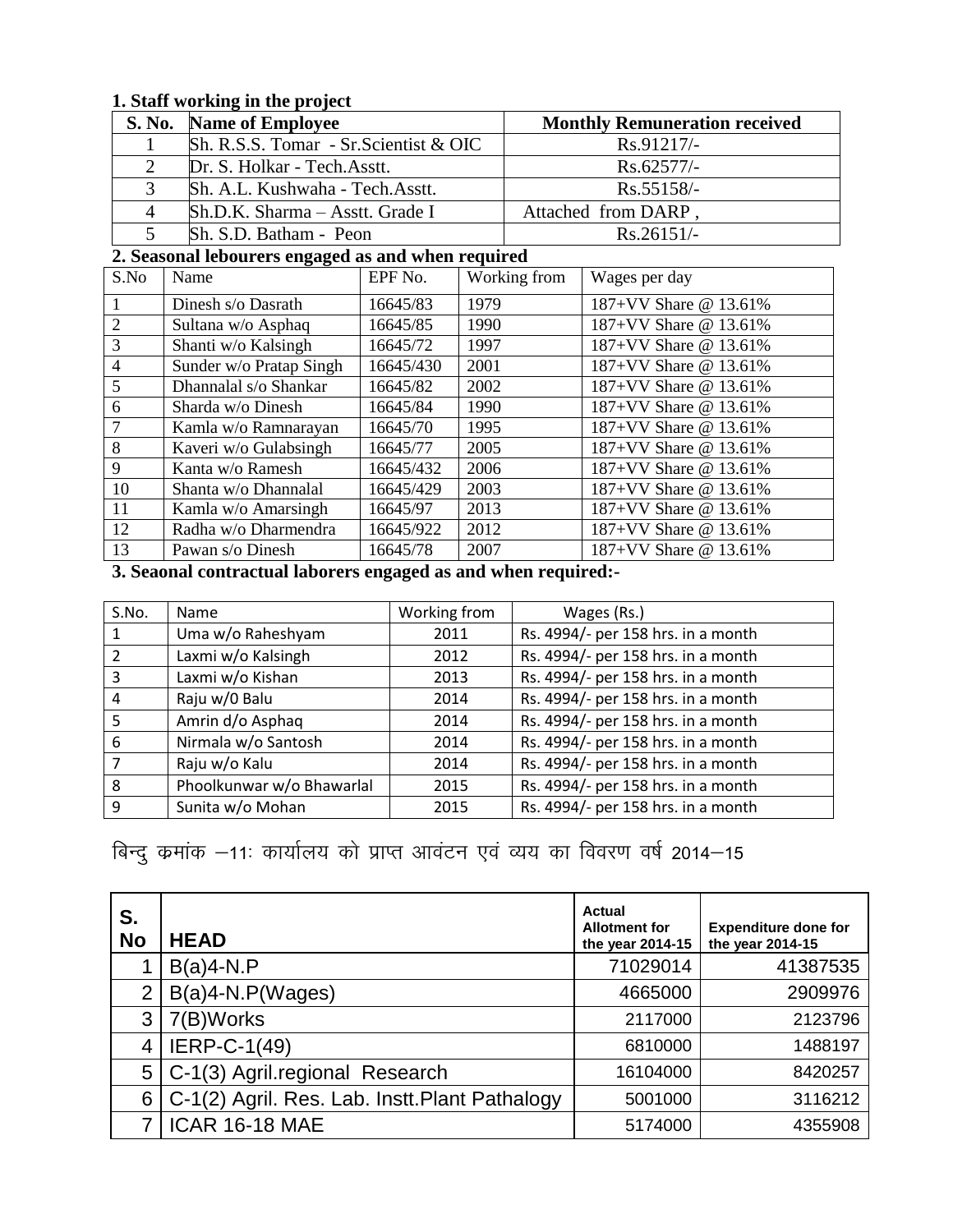| 8  | <b>OTHER EPF</b>                                                                  | 2840058 | 2840058 |
|----|-----------------------------------------------------------------------------------|---------|---------|
| 9  | Rawe                                                                              | 430500  | 413043  |
| 10 | <b>SELF finance Scheme(New Pension)</b>                                           | 5395514 | 5395514 |
| 11 | RKVY-Promotion & increasing awaresness on Organic<br>Farming(Dr.R.K.Jaiswal)      | 5562917 | 370232  |
| 12 | SCRAP SALE LAST Yr Bal2013-14                                                     | 91542   | 55120   |
| 14 | TSP-Adv of Farming System of Tribal<br>Farmers(JHABUA)                            | 1649752 | 1221303 |
| 16 | C-1(98) Vishwavidhyalaya Ke Antarik Stroto Se<br>Aaya(1500000/-)2014-15.          | 1500000 | 1455554 |
| 17 | C-1(98) Vishwavidhyalaya Ke Antarik Stroto Se<br>Aaya(300000/-)2014-15.           | 300000  | 292722  |
| 18 | C-1(98) Vishwavidhyalaya Ke Antarik Stroto Se<br>Aaya(175000/-)2014-15.           | 175000  | 125752  |
| 22 | Development Grant-3.1                                                             | 400000  | 399880  |
| 23 | <b>Development Grant-4.1</b>                                                      | 600000  | 599399  |
| 24 | Development Grant-5.1                                                             | 600000  | 496087  |
| 25 | Development Grant-5.2                                                             | 20000   | 20000   |
| 27 | Development Grant-6.1                                                             | 475000  | 474772  |
| 28 | Development Grant-6.2                                                             | 75000   | 75729   |
| 30 | <b>ICAR-INDO AFGAN SCHOLARSHIP</b>                                                | 166160  | 40800   |
| 34 | AGROMET -(Last years bal)                                                         | 201947  | 23423   |
| 35 | AGROMAT Gramin Krishi Mausam Sewa2014-15                                          | 623944  | 279417  |
| 36 | <b>AGRO ADVISORY SERVICE(FASAL)</b>                                               | 393074  | 89740   |
| 37 | A Uni Admin Plan (Compt) Gwalior-2014-15.                                         | 500000  | 493564  |
| 38 | A Uni Admin Plan (D.I & student welfare RVSKVV Gwal.) uni<br>level Games-2014-15. | 200000  | 52042   |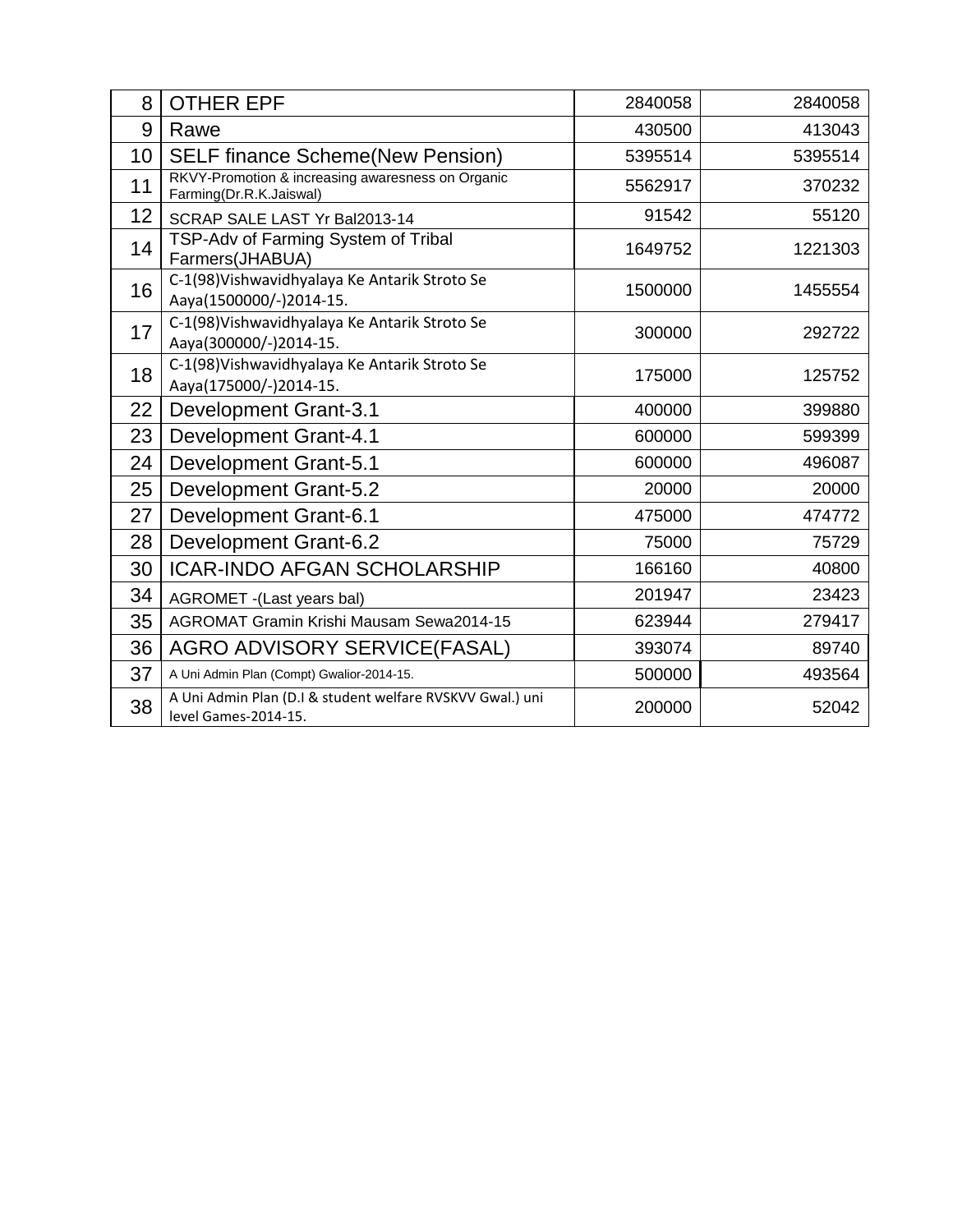| 39 | A Uni Admin Plan (D.I & student welfare RVSKVV Gwa.) uni<br>level Cultural-2014-15.                 | 200000    | 200000   |
|----|-----------------------------------------------------------------------------------------------------|-----------|----------|
| 40 | C-1(98) Res & ExtINDOFIL Evaluation of Onion+Maize-R.K.Singh                                        | 100000    | 95952    |
| 41 | C-1(98) Res& Extension, Income from Internal Resources-Syngenta<br>products-Dr.S.B.Singh            | 25000     | 24124    |
| 42 | C-1(98)Res& Extension, Income from Internal Resources-Novozyme<br>Potato(2013-14)Dr.R.K.Singh       | 50000     | 47761    |
| 43 | C-1(98)Res& Extension, Income from Internal Resources-Syngenta<br>project-Dr.R.K.Singh(Last yr bal) | 39012     | 38664    |
| 44 | C-1(98)Res& Extension, Income from Internal Resources-Syngenta<br>products3-Dr.R.K.Singh            | 25000     | 24810    |
| 45 | C1-(98) BAYER CROP SCIENCE-<br>ONION(Dr.R.K.Singh)(25000+50000/-allot) Last yr balance              | 27453     | 24835    |
| 46 | C-1(98)Res& Ext, Inc from Int Res-Bayer Crop Sci-Eval of Potato-<br>Dr.S.N.Upadhyay(last yr bal)    | 34126     | 32882    |
| 47 | C-1(98)Res& Ext, Income from Internal Res-Syngenta-Evalu. Of<br>Cauliflower-Dr.R.K.Singh(2014-15)   | 150000    | 27563    |
| 48 | C-1(98) Res& Extension, Inc from Int Res-Bayer Crop Sci.2012-<br>13Bal-Dr.R.K.Singh                 | 10026     | 9995     |
| 51 | TSP Chickpea 2014-15                                                                                | 185000    | 155000   |
| 52 | AICRP VOLUANTARY CENTERCHICKPEA 2014-15                                                             | 75000     | 38335    |
| 53 | FLD CHICKPEA TRIAL-75000/-                                                                          | 75000     | 39420    |
|    | <b>TOTAL:</b>                                                                                       | 134096039 | 79775373 |

बिन्दु कमांक —12 : सहायक कार्य के निष्पादन के तरीके आवंटित धन राशि तथा उस कार्य से लाभांवन का विवरण ?

**fujad**

बिन्दु कमांक–13: स्टूट, अनुज्ञा के प्राप्तिकर्ता का विरण जिन्हे प्रदान किया गया है।

निरंक

fcUnq dekad&14% कार्यालय में उपलब्ध जानकारी (बिन्दु कमांक 6 से संबंधित)

| सरल कमाक | श्रेणी        | हार्ड कॉपी | इलेक्ट्रीक फार्म               |
|----------|---------------|------------|--------------------------------|
|          | स्थापना       | मृल प्रति  | जानकारी हार्ड डिस्क पर आंशिक   |
|          | लेखा          | मूल प्रति  | जानकारी हार्ड डिस्क पर आंशिक   |
| 3        | भण्डार        | मूल प्रति  | निरंक                          |
|          | शैक्षणिक शाखा | मूल प्रति  | ऑनलाईन विश्व विद्यालय वेब साईड |
|          |               |            | पर                             |
| 5        | अनुसधान       | मुल प्रति  | जानकारी हार्ड डिस्क पर आंशिक   |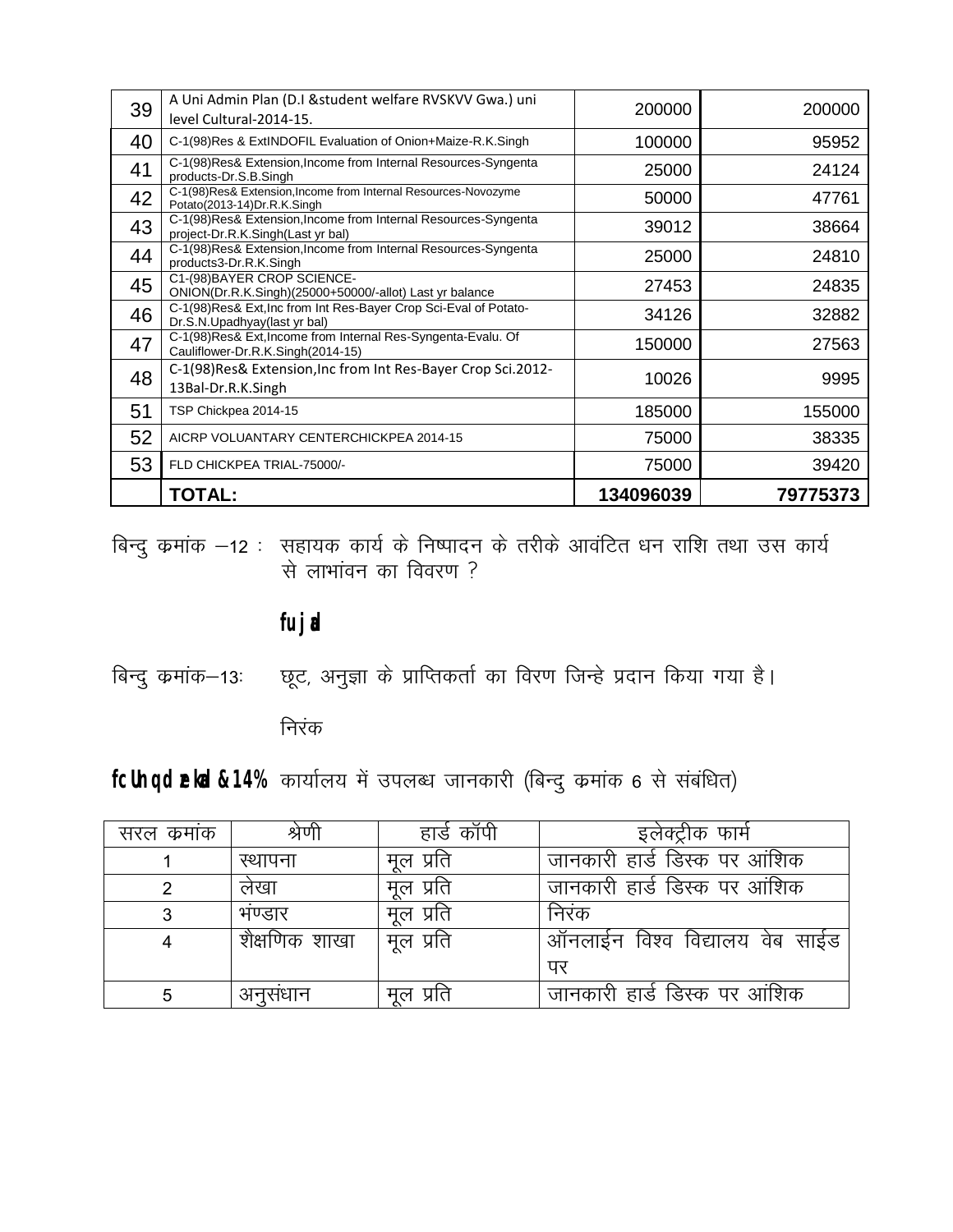## बिन्दु $\sigma$ कमांक $-$ 15 :

## vke turk ds fy; s dk; kly; en miyC/k I fo/kk dh tkudkjh

| क. | सूविधा                    | प्रभारी अधिकारी का  | सुविधा का समय                            | सम्पर्क दूरभाष |
|----|---------------------------|---------------------|------------------------------------------|----------------|
|    |                           | नाम                 |                                          | कमाक           |
|    | अधिकारी, <br>लाक<br>सुचना | $MkW, -, e-jktim$   | सोमवार दोपहर 3.00 से 5.00 0731–2492607   |                |
|    | कृषि महाविद्यालय, इन्दौर  |                     | बजे तक एवं गुरूवार दोपहर 3.              |                |
|    |                           |                     | 00 से 5.00 बजे तक                        |                |
|    | सहायक लोक<br>सुचना        | $MkW$ , I -, u-     | सोमवार एवं गुरूवार दोपहर 3. 0731–2492607 |                |
|    | अधिकारी,कृषि              | $mik^{\prime}$ ; k; | बजे तक कक्ष <br>से 5.00<br>00            |                |
|    | महाविद्यालय, इन्दौर       |                     | कमाक 34                                  |                |

fcUnq dekd&16: लोक सूचना अधिकारी से संबंधित जानकारी

| क | प्रभारी        | पद                  | सम्पर्क      | दूरभाष  ई—मेल                   | कार्यस्थल     | जनता के लिये सम्पर्क का |
|---|----------------|---------------------|--------------|---------------------------------|---------------|-------------------------|
|   | अधिकारी<br>का। |                     | कमांक        |                                 | एवं पता       | समय                     |
|   | नाम            |                     |              |                                 |               |                         |
|   | डॉ.ए.एम.       | अधिष्ठाता पदेन।     | 0731-2492607 | dean.coa.ind                    | कृषि          | सोमवार दोपहर 3.00 से 5. |
|   | राजपूत         | लोक<br>सूचना        |              | $\overline{\text{ore@gmail.c}}$ | महाविद्यालय,  | 00 बजे तक एवं गुरूवार   |
|   |                | अधिकारी,<br>कृषि    |              | om                              | ओल्ड सिहोर    | दोपहर 3.00 से 5.00 बजे  |
|   |                | महाविद्यालय,        |              |                                 | रोड़, इन्दौर  | तक                      |
|   |                | इन्दौर              |              |                                 |               |                         |
|   | डॉ.<br>एस.एन.  | पदेन।<br>प्राध्यापक | 0731-2492607 | snupadhyay                      | कृषि          | सोमवार<br>एव<br>गुरूवार |
|   | उपाध्याय       | लोक<br>सहायक        |              | 56@rediffm                      | महाविद्यालय,। | दोपहर 3.00 से 5.00 बजे  |
|   |                | सूचना               |              | ail.com                         | ओल्ड सिहोर    | तक कक्ष कमांक 34        |
|   |                | अधिकारी,कृषि        |              |                                 | रोड, इन्दौर   |                         |
|   |                | महाविद्यालय,        |              |                                 |               |                         |
|   |                | इन्दौर              |              |                                 |               |                         |

fcUnq dækad &17% vU; I dkbl i kl fxd tkudkjh ftldk lh/kk læk vke **ukxfjd ls gks** 

## 1.विश्व विद्यालय के निर्देशानुसार

- 2. शासन द्वारा निर्धारित शुल्क विश्वविद्यालय में भ देय होगा ।
- 3. आरक्षण से संबंधित छूट शासन के नियमानुसार
- 4. शासन द्वारा जारी आदेश जो विश्वासविद्यालय द्वारा मान्य किए गए है ।